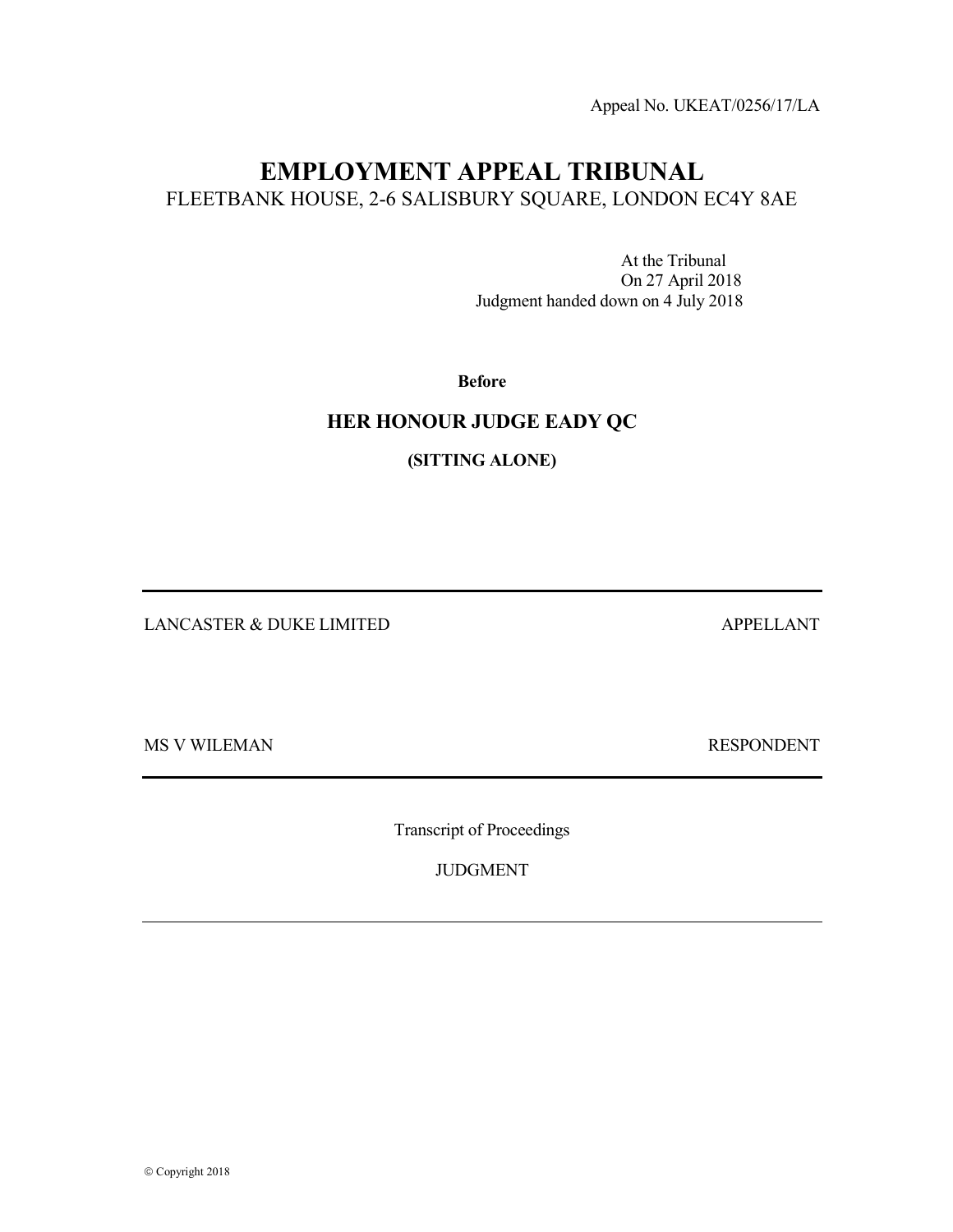## **APPEARANCES**

For the Appellant MR NATHANIEL CAIDEN (of Counsel) Direct Public Access

For the Respondent MR NICHOLAS BIDNELL-EDWARDS (of Counsel) Instructed by: Lawson West Solicitors Limited 4 Dominus Way Meridian Business Park Leicester LE19 1RP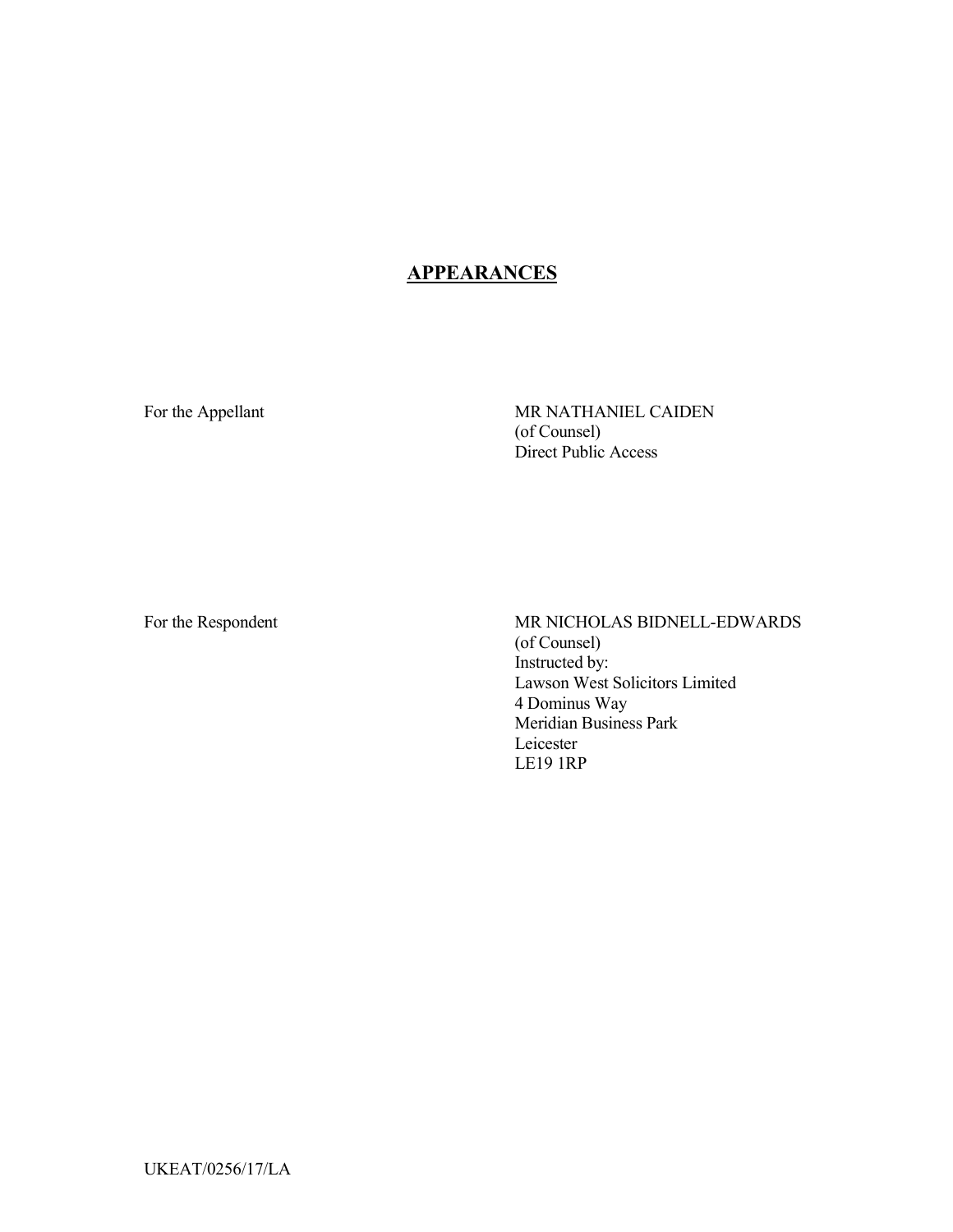#### **SUMMARY**

# JURISDICTIONAL POINTS - Claim in time and effective date of termination UNFAIR DISMISSAL - Polkey deduction

#### Effective date of termination - application of section 86(6) Employment Rights Act 1996

#### Polkey reduction - section 123(1) Employment Rights Act 1996

The Claimant had been summarily dismissed in circumstances that meant that she had just short of the necessary two years' qualifying service to bring a claim of unfair dismissal. She argued that the deeming provision under section 97(2) Employment Rights Act 1996 meant her length of service was extended by the statutory minimum notice period provided by section 86(1), which would mean that she had the requisite service. The ET agreed, rejecting the Respondent's argument that the Claimant's right to rely on her statutory minimum notice entitlement was displaced by virtue of section 86(6), which allowed that the section did not affect an employer's right to dismiss summarily by reason of an employee's conduct. Going on to determine the merits of the Claimant's complaint, the ET upheld the claim of unfair dismissal and declined to make any Polkey reduction, referring to the fact that it had found the dismissal to have been substantively, not merely procedurally, unfair. The Respondent appealed against the ET's Judgment on both the qualifying service and the Polkey reduction points.

#### Held: allowing the appeal

#### The qualifying service point:

In allowing for the determination of the effective date of termination to be extended by the statutory minimum notice period, section 97(2) Employment Rights Act 1996 referred to "the notice required by section 86" and thus incorporated the entirety of that section, including subsection (6). That meant the deeming provision was subject to the employer's right to give no notice in the circumstances allowed by section 86(6) and the ET had been wrong to hold otherwise. The question was whether this was a material error, given the ET's findings in this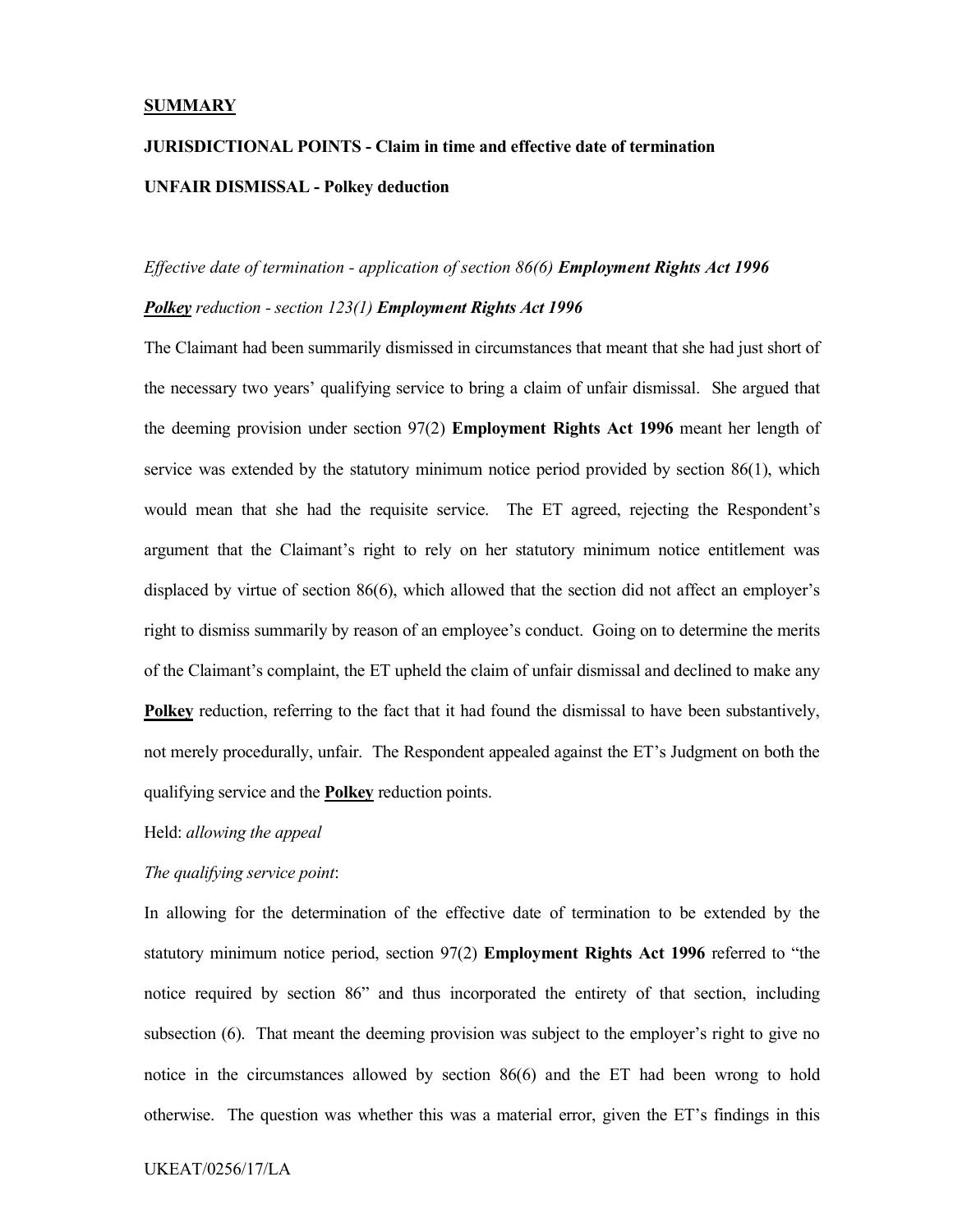case. The ET had made no express finding that the Claimant had been guilty of gross misconduct such as would entitle the Respondent to summarily terminate her contract. It had, however, only been concerned with the questions arising on the Claimant's claim of unfair dismissal and its conclusion on the question raised by section 86(6) could not be assumed and the issue would need to be remitted for determination.

#### The **Polkey** point:

As for the ET's refusal to make a **Polkey** reduction, it had expressly stated that no question of such a reduction arose given it had found the dismissal to have been "substantively unfair". That was contrary to the approach laid down in cases such as Lambe v 186K Ltd [2005] ICR 307 CA and W M Morrisons Supermarket plc v Kessab UKEAT/0034/13 and suggested the ET had wrongly limited its approach to the question whether there should be a just and equitable reduction in compensation. This was also a matter that would need to be remitted.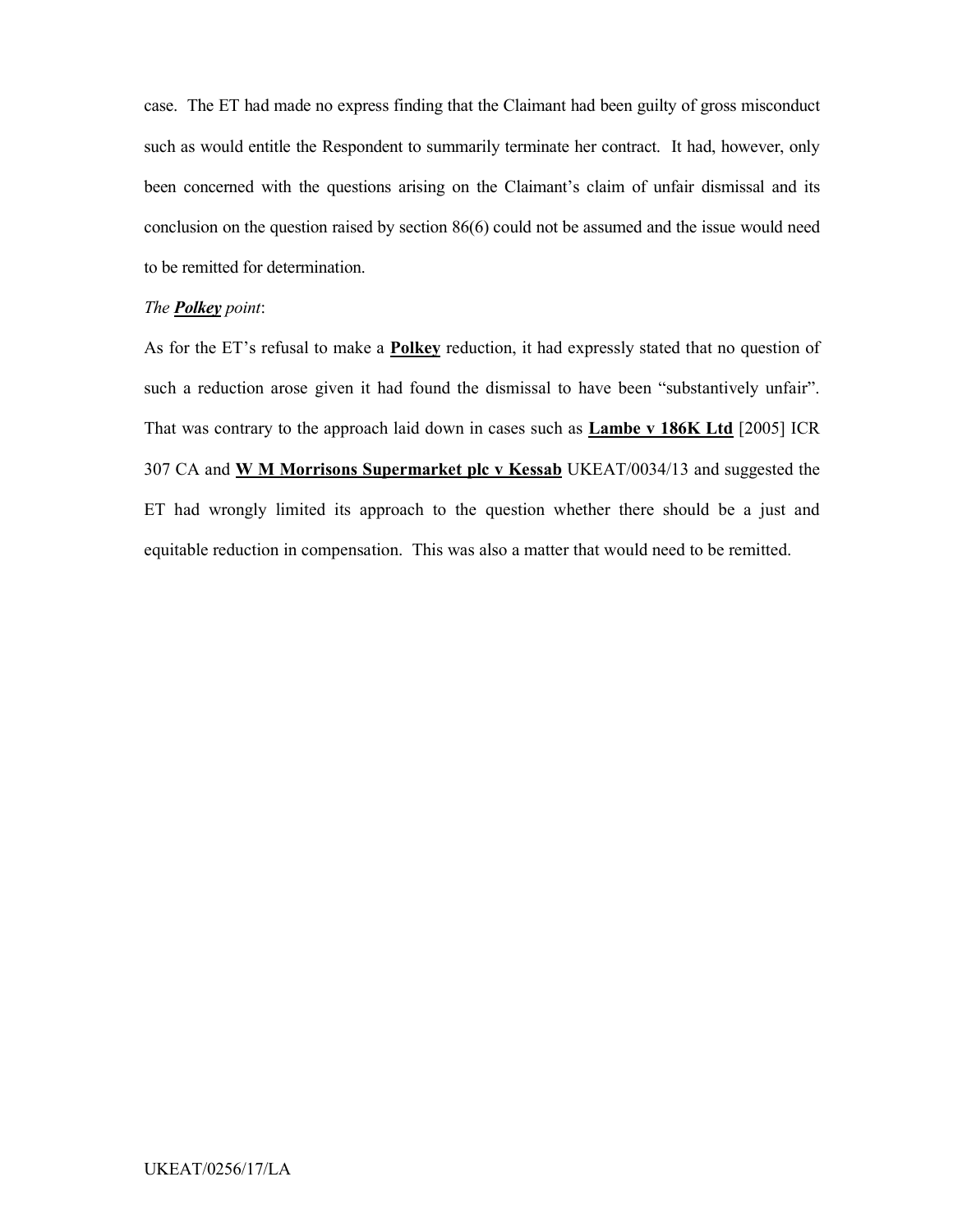A

B

C

### HER HONOUR JUDGE EADY QC

## Introduction

1. The appeal in this matter raises two questions: first, whether an employee who is summarily dismissed can nevertheless claim a statutory extension of the notice period under section 86(6) **Employment Rights Act 1996** ("ERA") ("the qualifying service point"); second, whether a section 123(1) ERA "Polkey" reduction (see Polkey v  $A E$  Dayton Services Ltd [1988] 1 AC 344) is inapplicable where a dismissal is found to be substantively unfair ("the Polkey point").

D E F G 2. In giving this Judgment, I refer to the parties as the Claimant and Respondent, as below. This is the Full Hearing of the Respondent's appeal from a Reserved Judgment of the Leicester Employment Tribunal (Employment Judge Clark, sitting alone on 25 May 2017, with a day for deliberations in chambers on 16 June 2017; "the ET"), sent to the parties on 15 July 2017. The Claimant was represented then, as now, by Mr Bidnell-Edwards of counsel. Before the ET, the Respondent appeared by one of its directors (Mr Weaver) but is now represented by Mr Caiden of counsel. The ET upheld the Claimant's claim of unfair dismissal, relevantly finding that the effective date of termination of her employment, for the purposes of the ERA, was 27 September 2016. It went on to make basic and compensatory awards, subject to a 25% reduction in respect of the Claimant's conduct, but declined to make a **Polkey** reduction on the basis that this was inapplicable in the circumstances of the case.

## The Facts

H

3. The Respondent is a small employment agency business, operated by two directors (husband and wife) with three other employees. The Claimant had been one of those other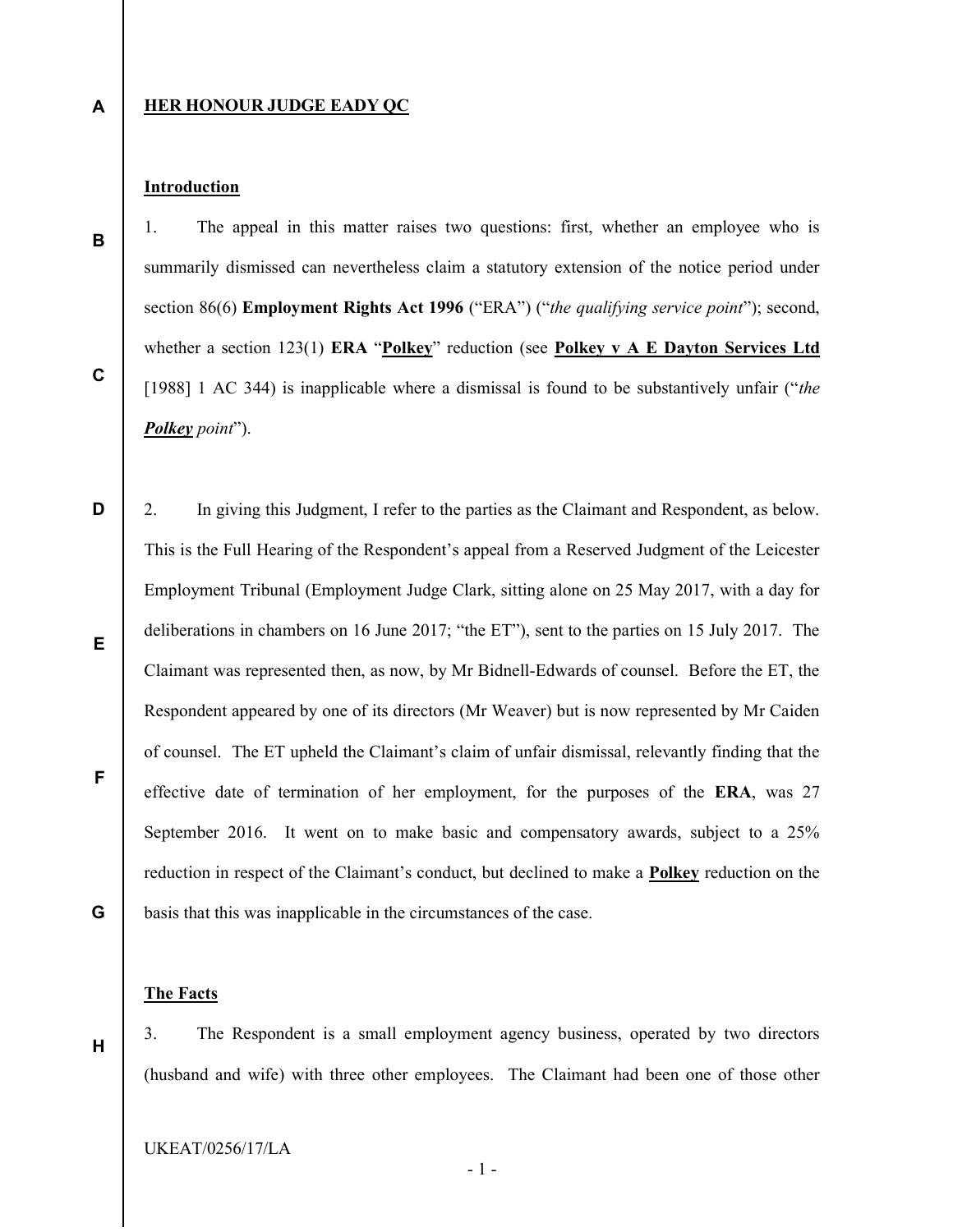A employees, having started her employment with the Respondent as a recruitment consultant on 22 September 2014.

B

C

D

4. On successfully completing her probationary period, the Claimant was given the title recruitment manager. As the ET found, the Claimant's experience enabled her to fulfil her role in a competent manner, contrasting with the management style of Mr Weaver, one of the Respondent's directors, which the ET described sometimes bordering on "feckless". This created a challenging relationship between the two. That said, the Claimant was a productive worker who made money for the business. Although the Respondent claimed she had to be spoken to on several occasions about what was said to have been her "*offensive behaviour*", the ET was satisfied that was not how the Respondent characterised the Claimant's conduct at the time and noted there had been no formal action taken against her; indeed, the Respondent's contemporaneous assessment of the Claimant's contribution had been extremely positive.

E

F

G

H

5. The ET did, however, accept there were aspects of the Claimant's manner in dealing with others that could give rise to difficulties, observing:

> "5.10 … the complaints now levelled at the claimant … have taken on a new light in hindsight following the decision to terminate the claimant's employment. The employer's reference to various "reprimands" and "warnings" are also retrospective descriptions of what I find was at best no more than passing discussions and, in some cases, I cannot be satisfied that discussion on the issues now referred to in fact took place … However, that is not to say that there were not aspects of the claimant's personality and demeanour that could give rise to issues in the workplace generally and particularly in respect of her relationship with Mr Weaver. I have seen complaints from third parties, such as the Respondent's landlord … who emailed Mr [Weaver] on 9 August 2016 complaining about the claimant's rude attitude to one of his staff. I have seen an email from Mr Paine, who was employed for a matter of days in August 2016 who would describe her as "quite toxic" and "behaving like a playground bully", albeit not until after he was contacted after the claimant's dismissal … I had also heard the evidence of the respondent's witnesses. Each of them sets out their own experience of the claimant's demeanour in the workplace. It is not insignificant that a distinction was drawn by the other employees between the claimant's demeanour in work and out of work because the claimant was friends with both other employees and they continued to meet socially even after her dismissal. I find it highly likely that the claimant's work ethic (something for which she is otherwise praised) and experience in this industry is of a type that could come across as potentially abrasive in certain situations and is probably one aspect of why she was so good at the job she did. Nevertheless, that could leave her open to being perceived as rude and demanding. I am also satisfied that her experience and work ethic would lead to frustration when she felt systems of work needed to be challenged but such changes were quashed by the directors. Mr Weaver recalled how he and the claimant had clashed over work issues and she had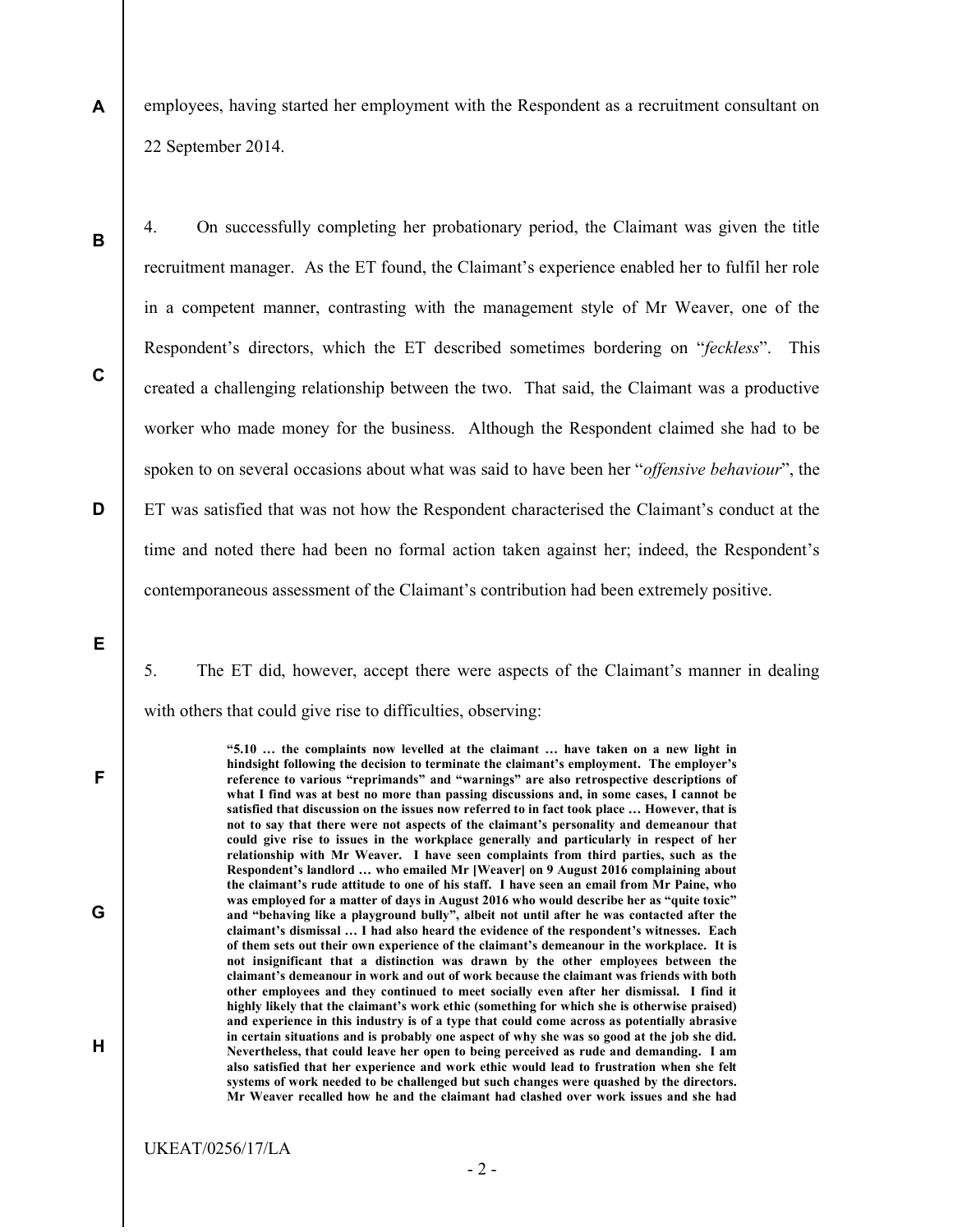said things to him in a raised tone ending with outbursts such as "because it's your fucking business". The claimant accepted in evidence that towards the end of her time with the respondent she was aware Mr Weaver "had issues with her"."

6. More specifically, the ET noted there had been a heated exchange between the Claimant and Mr Weaver on 25 August 2016, during which the Claimant said she was looking for another job and Mr Weaver responded by suggesting that "*maybe we should be looking for an* exit strategy as this has to be the last time, we cannot continue like this" (although the ET rejected the Respondent's suggestion that this had constituted a "final warning").

C

D

E

F

B

A

7. The Claimant had continued to work for the Respondent for a further four weeks or so, during which time, another employee, Mrs Thomas, resigned. Mrs Thomas was friendly with the Claimant and the two had spoken about Mrs Thomas' future with the Respondent (and the possibility that she might leave) in a personal context. When Mrs Thomas handed in her notice, she referred to her conversation with the Claimant and this triggered a discussion between the Weavers and the other two employees about the Claimant's future, which led to the decision that the Claimant should be summarily dismissed for gross misconduct. This was communicated to the Claimant by Mr Weaver in a telephone conversation on 20 September 2016 (confirmed by email on the same day), in which he said that, as she had less than two years' service, she was only entitled to one week's notice. No process was carried out before the Claimant's dismissal and she was not given any right of appeal against the decision. Although the Claimant lodged a grievance during the evening of 20 September 2016 - in particular, disputing the summary termination of her contract and the failure to afford her the statutory minimum notice - no grievance hearing took place.

H

G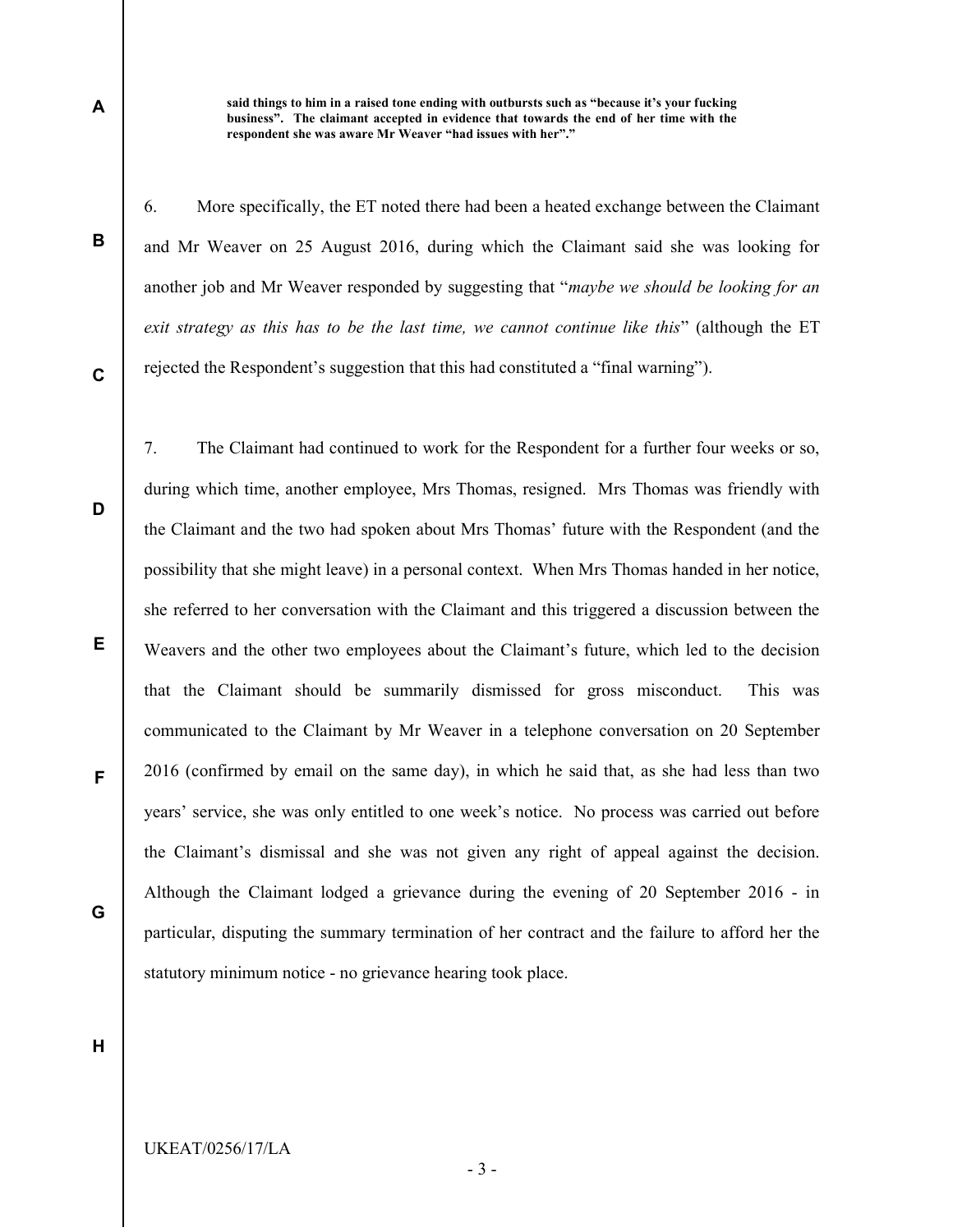## A

## The ET's Decision and Reasoning

|             | 8.<br>As a preliminary issue in its response to the Claimant's complaint of unfair dismissal,                                                                                                                                                                                                                                                                                                                                                                                                                                                                                                                                                                                                                                                                                                         |
|-------------|-------------------------------------------------------------------------------------------------------------------------------------------------------------------------------------------------------------------------------------------------------------------------------------------------------------------------------------------------------------------------------------------------------------------------------------------------------------------------------------------------------------------------------------------------------------------------------------------------------------------------------------------------------------------------------------------------------------------------------------------------------------------------------------------------------|
|             | the Respondent contended she did not have sufficient qualifying service to bring that claim.                                                                                                                                                                                                                                                                                                                                                                                                                                                                                                                                                                                                                                                                                                          |
| B           | The ET noted it was common ground that the Claimant's employment had commenced on 22                                                                                                                                                                                                                                                                                                                                                                                                                                                                                                                                                                                                                                                                                                                  |
|             | September 2014 and she had been summarily dismissed on 20 September 2016, observing that                                                                                                                                                                                                                                                                                                                                                                                                                                                                                                                                                                                                                                                                                                              |
|             | in most contexts that would be the effective date of termination ("the EDT") and would result in                                                                                                                                                                                                                                                                                                                                                                                                                                                                                                                                                                                                                                                                                                      |
|             | a length of service two days' short of the necessary two years' required. The question was                                                                                                                                                                                                                                                                                                                                                                                                                                                                                                                                                                                                                                                                                                            |
| $\mathbf c$ | whether the Claimant's statutory minimum notice entitlement meant that the EDT should be                                                                                                                                                                                                                                                                                                                                                                                                                                                                                                                                                                                                                                                                                                              |
|             | deemed to fall on a later date. The ET addressed the relevant statutory provisions as follows:                                                                                                                                                                                                                                                                                                                                                                                                                                                                                                                                                                                                                                                                                                        |
| D           | "2.3. By section 94 of the Employment Rights Act 1996 ("the Act"), an employee has the<br>right to bring a claim of unfair dismissal against his employer subject to sections 108-110<br>of the Act. Section 108(1) disapplied section 94 where the employee has not been<br>continuously employed for a period of not less than two years ending with the EDT. The<br>EDT is defined by $s.97(1)$ as either (a) the date on which notice expires, (b) termination<br>takes effect, or (c) a fixed term contract expires. If that were all it provided, $s.97(1)(b)$<br>would mean 20 September 2016 was the EDT. However, s.97(2) goes on to create a<br>deeming provision to determine a different EDT in a limited number of statutory contexts,<br>one of which is s.108(1). That provides that:- |
| Е           | $97(2)$ Where (a) the contract is terminated by the employer and (b) the notice<br>required by s.86 of the Act to be given by an employer would, if duly given on the<br>material date, expire on a date later than the effective date of termination as<br>defined by $s.97(1)$ of the Act, for the purpose of $s.108(1), 119(1)$ the later date is<br>the effective date of termination.                                                                                                                                                                                                                                                                                                                                                                                                            |
|             | Section 97(3)(b) of the Act defines the "material date" as the date when the contract of<br>employment was terminated by the employer.                                                                                                                                                                                                                                                                                                                                                                                                                                                                                                                                                                                                                                                                |
| F           | 2.4. As at 20 September 2016, the provisions of s.86(1) of the Act entitled that claimant to a<br>statutory right to notice of one week. The material date is 20 September 2016 and that<br>period of statutory notice was not given. Had it been given, the notice would have expired<br>on 27 September 2016. The effect of s.97(2) is that that later date is to be treated as the<br>EDT for the purpose of calculating the period of qualifying service required by s.108(1).<br>At that date, the claimant had 2 years and 5 days' continuous service and is therefore<br>entitled to bring a claim of unfair dismissal."                                                                                                                                                                       |
| G           | 9.<br>The Respondent argued that section $86(1)$ ERA was displaced in this instance by the                                                                                                                                                                                                                                                                                                                                                                                                                                                                                                                                                                                                                                                                                                            |
|             | application of section $86(6)$ , which provides that section 86 does not affect the right to treat the                                                                                                                                                                                                                                                                                                                                                                                                                                                                                                                                                                                                                                                                                                |
|             | contract as terminable without notice by reason of the conduct of the other party.<br>The ET                                                                                                                                                                                                                                                                                                                                                                                                                                                                                                                                                                                                                                                                                                          |
| Н           | disagreed, reasoning as follows:                                                                                                                                                                                                                                                                                                                                                                                                                                                                                                                                                                                                                                                                                                                                                                      |
|             | "2.6. That provision does not, in my judgment, alter the analysis set out above. Firstly,<br>there is no reference to s.86(6) in any of the other relevant provisions by which the<br>otherwise clear effect could have been qualified. Secondly, there is no mention in any of                                                                                                                                                                                                                                                                                                                                                                                                                                                                                                                       |
|             | <b>UKEAT/0256/17/LA</b><br>$-4-$                                                                                                                                                                                                                                                                                                                                                                                                                                                                                                                                                                                                                                                                                                                                                                      |
|             |                                                                                                                                                                                                                                                                                                                                                                                                                                                                                                                                                                                                                                                                                                                                                                                                       |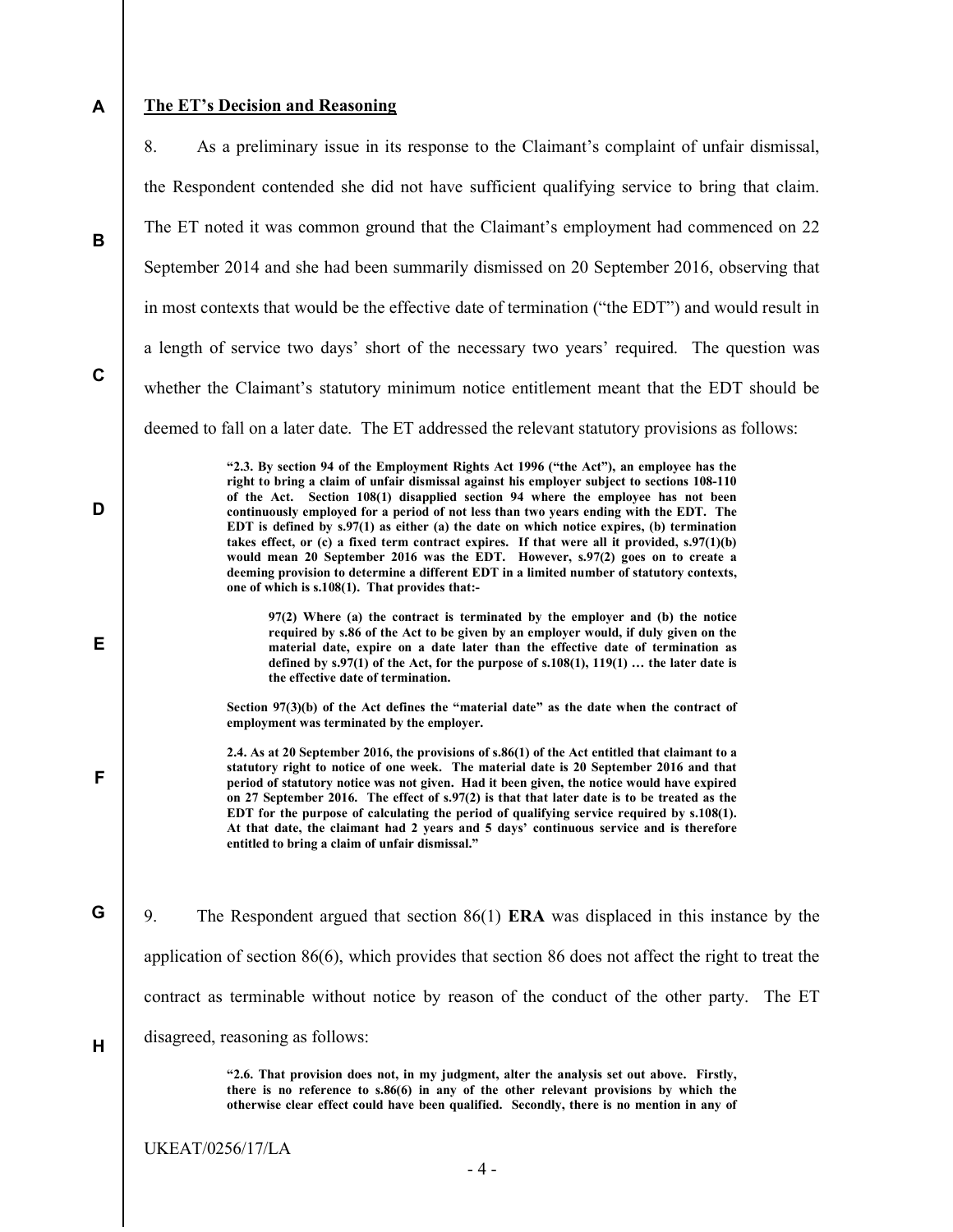the deeming provisions that they are subject to this provision. Thirdly, the purpose of s.86(6) is in my judgment merely there to make clear that the statutory regime does not alter the common law. It would be odd for a party to be released from his contractual obligations in the face of a repudiatory breach at common law, but to remain bound by it under the statute. A clear statutory purpose for such an effect would be necessary and is not found here. For those reasons I reject the respondent's argument and conclude that the ordinary EDT of 20 September 2016 is in this case deemed to be 27 September 2016 for the purpose of s.108(1) (and s.109) with the result that the claim for unfair dismissal may proceed."

10. Having found that the Claimant had sufficient qualifying service to bring a claim of unfair dismissal, the ET concluded the motivating factor for her dismissal was Mr Weaver's view about the Claimant and her interactions with him and others. In the absence of any investigation with the Claimant about such concerns, however, the ET did not accept that the Respondent's belief was reasonable; it was founded on no reasonable investigation and was unfair. The ET further found that the decision to dismiss in these circumstances fell outside the range of reasonable responses of the reasonable employer and, even allowing for the Respondent's limited size and resources, there was no regard to the general procedural requirements for a fair dismissal or to the minimum standards expected under the ACAS Code of Practice. In the circumstances it was just and equitable to make an uplift to any award of compensation of 25%.

11. The ET considered whether there should be any reduction on Polkey grounds, but concluded that, as it had found the dismissal to have been substantively unfair, "… questions of any Polkey reduction insofar as there is any procedural unfairness do not arise" (see the ET at paragraph 7.14).

12. The ET did consider, however, that there were elements of culpability in the Claimant's conduct. Although it was reluctant to draw that conclusion in respect of her interactions with others at work (albeit recognising she could present as rude, abrupt or abrasive), it did consider that this was, to some extent, an appropriate way of describing her intervention in Mrs Thomas'

UKEAT/0256/17/LA

C

D

A

B

E

F

G

H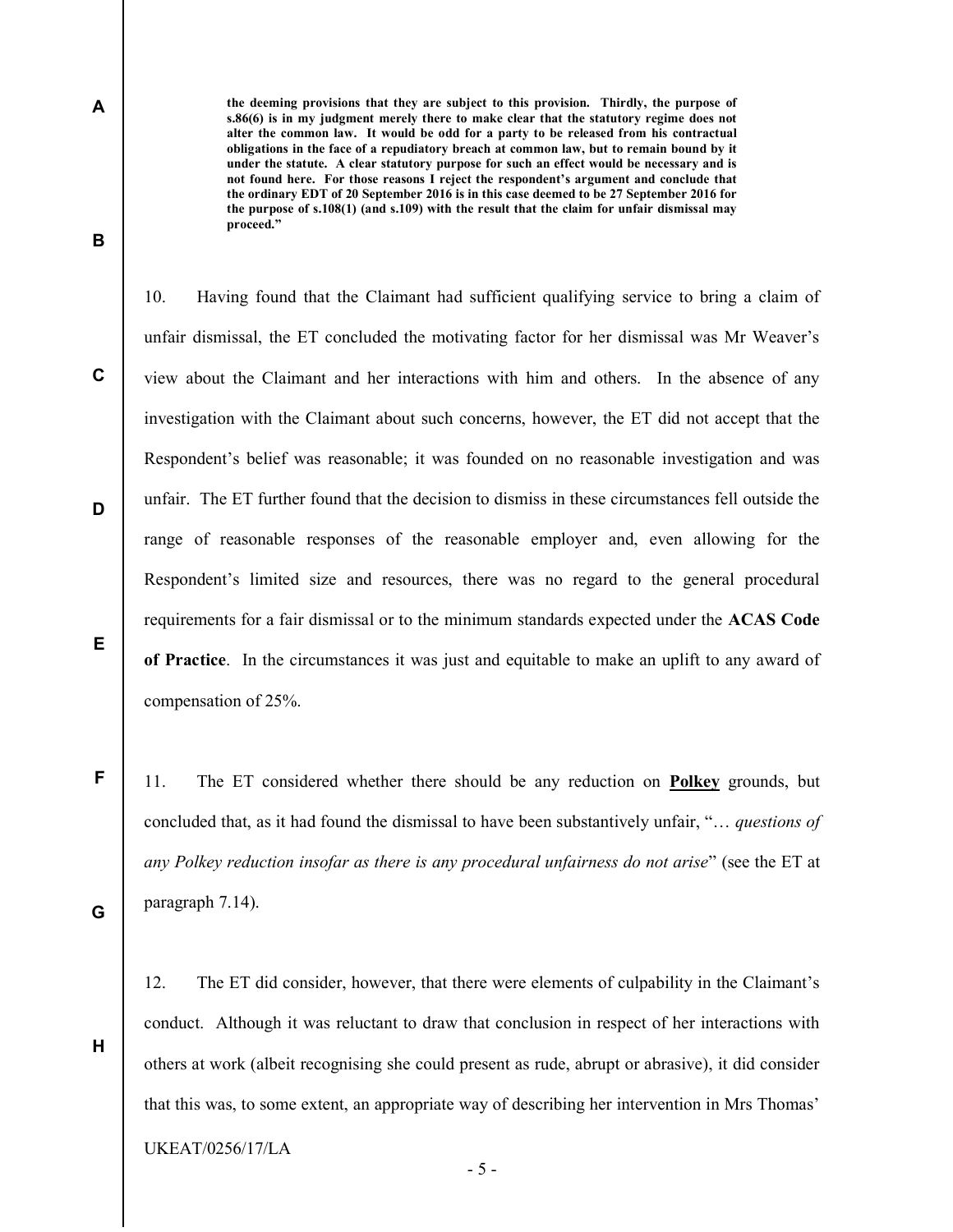| A | case: the Claimant's own sense of disillusion with the Respondent having informed her                                                                                                                                                      |
|---|--------------------------------------------------------------------------------------------------------------------------------------------------------------------------------------------------------------------------------------------|
|   | approach to her discussion with Mrs Thomas. In the circumstances, the ET considered the                                                                                                                                                    |
|   | appropriate level of a reduction in respect of the Claimant's conduct was 25% in relation to                                                                                                                                               |
| B | both basic and compensatory awards.                                                                                                                                                                                                        |
|   | <b>The Relevant Statutory Framework and Case Law</b>                                                                                                                                                                                       |
|   | The Qualifying Service Point                                                                                                                                                                                                               |
| C | 13.<br>An unfair dismissal claim falls to be addressed under Part X of the <b>ERA</b> . By section 94                                                                                                                                      |
|   | it is provided that:                                                                                                                                                                                                                       |
|   | "(1) An employee has the right not to be unfairly dismissed by his employer.                                                                                                                                                               |
| D | (2) Subsection (1) has effect subject to the following provisions of this Part (in particular<br>sections 108 to 110)"                                                                                                                     |
|   | 14.<br>Section $108(1)$ ERA provides:                                                                                                                                                                                                      |
| Е | "(1) Section 94 does not apply to the dismissal of an employee unless he has been<br>continuously employed for a period of not less than [two years] ending with the effective<br>date of termination."                                    |
|   | The "effective date of termination" is defined by section $97(1)$ ERA as follows:<br>15.                                                                                                                                                   |
| F | "(1) Subject to the following provisions of this section, in this Part "the effective date of<br>termination" -                                                                                                                            |
|   | (a) in relation to an employee whose contract of employment is terminated by<br>notice, whether given by his employer or by the employee, means the date on which<br>the notice expires,                                                   |
|   | (b) in relation to an employee whose contract of employment is terminated without<br>notice, means the date on which the termination takes effect, and                                                                                     |
| G | (c) in relation to an employee who is employed under a limited-term contract<br>which terminates by virtue of the limiting event without being renewed under the<br>same contract, means the date on which the termination takes effect.]" |
|   | 16.<br>Section 97 further provides, however, that:                                                                                                                                                                                         |
| н | " $(2)$ Where -                                                                                                                                                                                                                            |
|   | (a) the contract of employment is terminated by the employer, and                                                                                                                                                                          |
|   |                                                                                                                                                                                                                                            |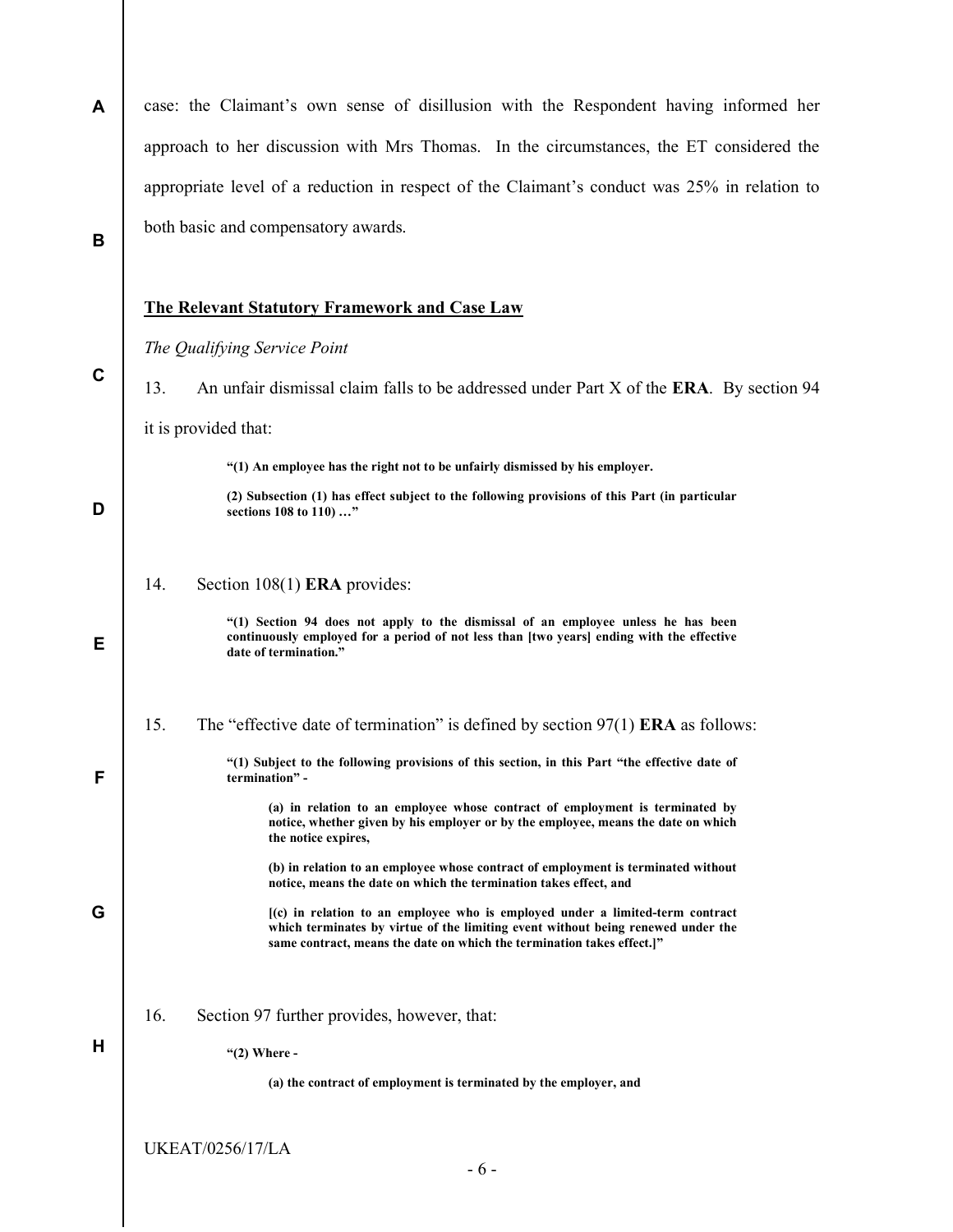| A | (b) the notice required by section 86 to be given by an employer would, if duly<br>given on the material date, expire on a date later than the effective date of<br>termination (as defined by subsection $(1)$ ),                                                                                                                               |
|---|--------------------------------------------------------------------------------------------------------------------------------------------------------------------------------------------------------------------------------------------------------------------------------------------------------------------------------------------------|
|   | for the purposes of sections $108(1)$ , $119(1)$ and $227(3)$ the later date is the effective date of<br>termination.                                                                                                                                                                                                                            |
|   | $(3)$ In subsection $(2)(b)$ "the material date" means -                                                                                                                                                                                                                                                                                         |
| В | (a) the date when notice of termination was given by the employer, or                                                                                                                                                                                                                                                                            |
|   | (b) where no notice was given, the date when the contract of employment was<br>terminated by the employer."                                                                                                                                                                                                                                      |
| C | 17.<br>Section 86 ERA, which falls within Part IX ERA - dealing with the termination of                                                                                                                                                                                                                                                          |
|   | employment - provides as follows:                                                                                                                                                                                                                                                                                                                |
|   | "86. Rights of employer and employee to minimum notice                                                                                                                                                                                                                                                                                           |
|   | (1) The notice required to be given by an employer to terminate the contract of<br>employment of a person who has been continuously employed for one month or more -                                                                                                                                                                             |
| D | (a) is not less than one week's notice if his period of continuous employment is less<br>than two years,                                                                                                                                                                                                                                         |
|   | (b) is not less than one week's notice for each year of continuous employment if his<br>period of continuous employment is two years or more but less than twelve years,<br>and                                                                                                                                                                  |
|   | (c) is not less than twelve weeks' notice if his period of continuous employment is<br>twelve years or more.                                                                                                                                                                                                                                     |
| Е | (2) The notice required to be given by an employee who has been continuously employed<br>for one month or more to terminate his contract of employment is not less than one week.                                                                                                                                                                |
|   | (3) Any provision for shorter notice in any contract of employment with a person who has<br>been continuously employed for one month or more has effect subject to subsections (1)<br>and (2); but this section does not prevent either party from waiving his right to notice on<br>any occasion or from accepting a payment in lieu of notice. |
| F | (4) Any contract of employment of a person who has been continuously employed for three<br>months or more which is a contract for a term certain of one month or less shall have<br>effect as if it were for an indefinite period; and, accordingly, subsections (1) and (2) apply<br>to the contract.                                           |
|   | $(5)$                                                                                                                                                                                                                                                                                                                                            |
| G | (6) This section does not affect any right of either party to a contract of employment to<br>treat the contract as terminable without notice by reason of the conduct of the other<br>party."                                                                                                                                                    |
|   |                                                                                                                                                                                                                                                                                                                                                  |
|   | 18.<br>These provisions essentially replicate earlier legislative definitions of the effective date                                                                                                                                                                                                                                              |
| Н | of termination (a purely statutory concept) and equivalent deeming provisions allowing for this                                                                                                                                                                                                                                                  |
|   | to be extended in particular circumstances by the importation of the statutory minimum notice                                                                                                                                                                                                                                                    |
|   | period and counsels' researches initially suggested there was no material difference in the                                                                                                                                                                                                                                                      |
|   | <b>UKEAT/0256/17/LA</b>                                                                                                                                                                                                                                                                                                                          |
|   | $-7-$                                                                                                                                                                                                                                                                                                                                            |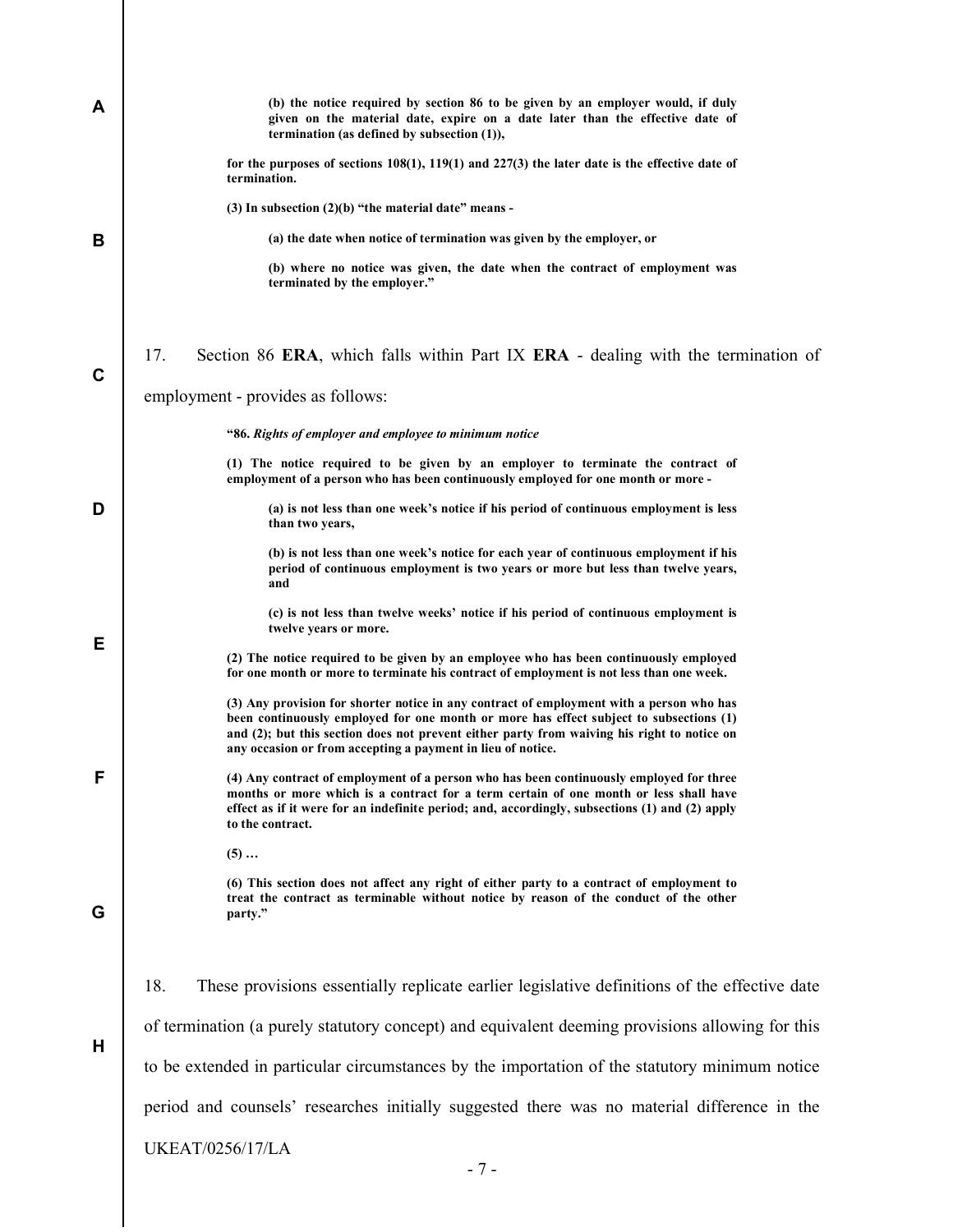A B C language used, at least in relation to the relevant provisions relating to unfair dismissal. That said, during the course of the hearing, I noted there was a difference in the relevant provisions relating to the determination of an employee's entitlement to a redundancy payment. Section 145(5) ERA provides for a possible extension to the determination of "*the relevant date*" for these purposes by importing "*the notice required by section 86*" (so using the same language in this respect as section  $97(2)(b)$ ), whereas formerly (see section  $90(3)$  **Employment Protection** (Consolidation) Act 1978 ("the EPCA")) the reference was limited to "the notice required ... by section 49(1)" (section 49 being the equivalent provision under the EPCA to section 86 ERA). For the purposes of unfair dismissal, however, section 55(5) EPCA (the predecessor to section 97(1) **ERA**) simply referred back to "the notice required ... by section 49".

D

E

F

G

19. Section 55(5) EPCA was the provision in force when this point was considered by the EAT (sitting in Edinburgh, Lord Mayfield MC presiding) in Lanton Leisure Ltd v White and Gibson [1987] IRLR 119. In that case, the ET had rejected the employer's argument that, because the reason for their dismissals had been characterised as 'gross misconduct', the employees were unable to rely on section 49(1) EPCA to import the statutory minimum notice period for the purpose of determining the effective date of termination of their employment. Dismissing the employer's appeal, the EAT agreed the employer's designation of the reason for dismissal as gross misconduct was insufficient to bring section 49(5) EPCA (the predecessor to section 86(6) **ERA**) into play; this had to be a question for the ET. The first step was, therefore, for the ET to determine:

> "7. … by means of an enquiry on the merits whether there was in fact such conduct which would enable an employer to terminate without notice. ..."

H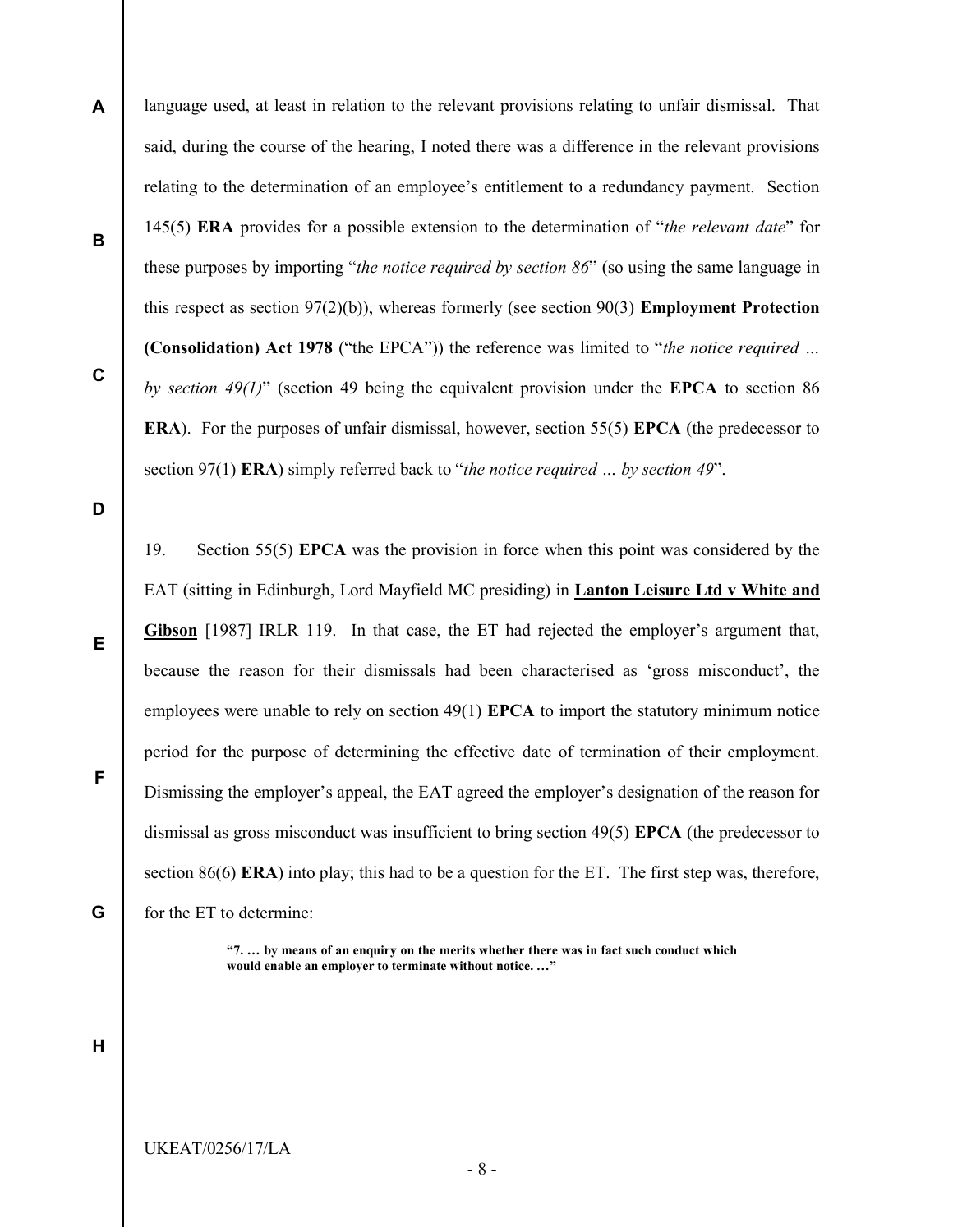20. Even then, however, the EAT did not definitively hold that section 49(5) EPCA would apply so as to mean that the employees could not rely on section 49(1). Observing that there appeared to have been no decided case on the point, the EAT concluded:

> "8. … In our view, it is necessary to first of all decide whether or not there has been such conduct as would warrant termination without notice within the terms of s. 49(5).

> 9. … If such conduct is established it will, of course, then be necessary for the [Employment] Tribunal to consider whether s.49(5) elides the provisions of s.55(5)."

D E 21. Somewhat surprisingly, it appears there remains no authority determining the point raised both in Lanton Leisure (under the EPCA) and now on this appeal (under the ERA). In Duniec v Travis Perkins Trading Company Ltd UKEAT/0482/13, it was assumed that section 86(1) ERA must be read subject to section 86(6) when determining whether the effective date of termination is extended by the statutory notice period for the purposes of section 97(2), but that was not the issue before the EAT in that case. Notwithstanding this absence of direct authority, however, the learned authors of the leading texts in the employment law field have also taken the view that, in cases that genuinely involve gross misconduct (i.e. where an employer could lawfully dismiss without notice), section 86(6) **ERA** will apply so as to mean there will be no statutory minimum notice period and thus no extension to the effective date of termination, see Harvey on Industrial Relations and Employment Law Division DI at [746], *IDS Employment Law Handbooks* Volume 2 at [1.29] and *Tolley's Employment* Handbook  $(31<sup>st</sup>$  edn) at [52.13].

G

H

F

A

B

C

22. Having said there is no further authority on point, it is right to record that in Secretary of State for Employment v Staffordshire County Council [1989] IRLR 117 - in the context of an appeal relating to transitional provisions relating to redundancy rebates - the Court of Appeal was concerned with the determination of the "relevant date" for the purposes of entitlement to redundancy pay, and thus with the question whether the effective date of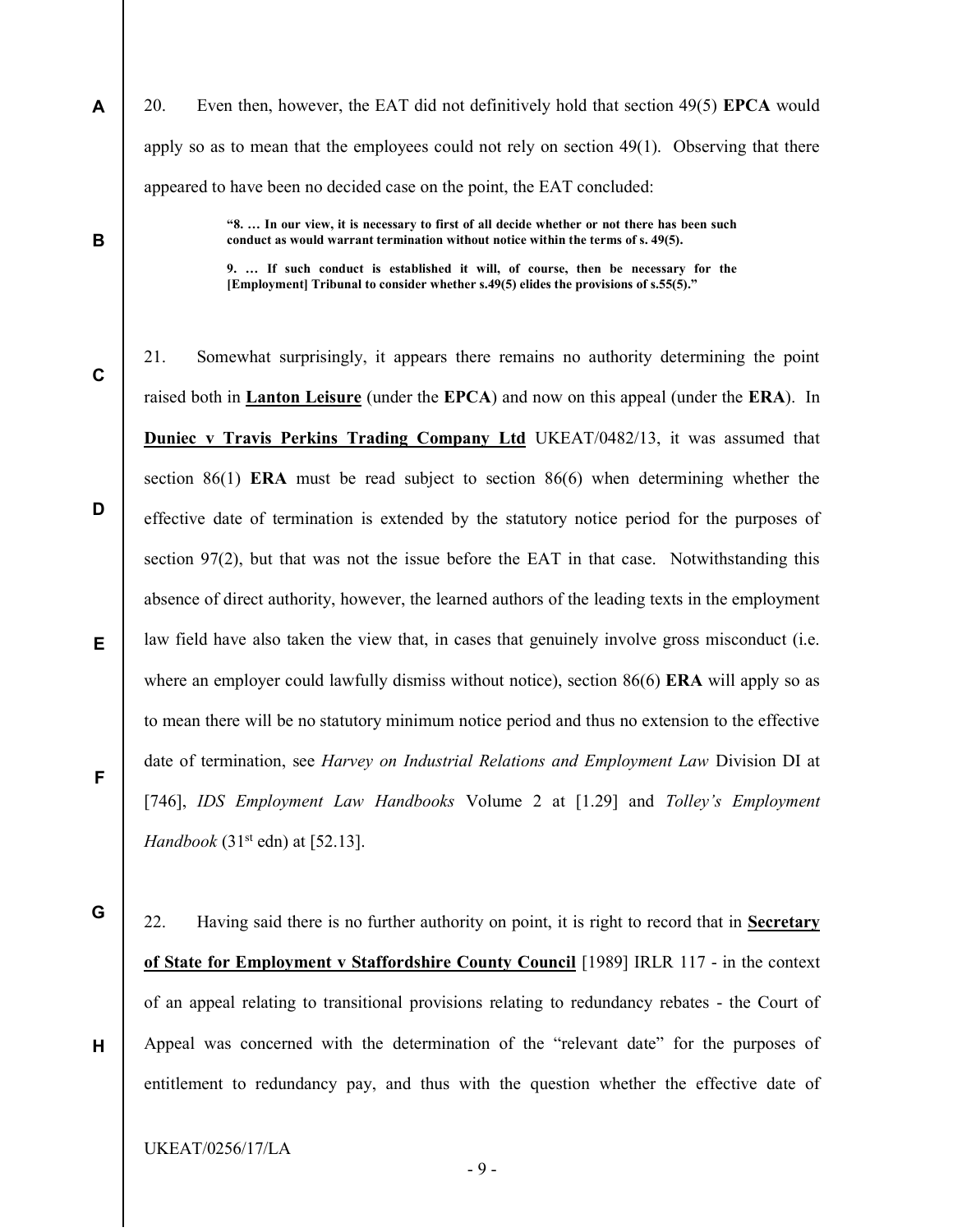A B termination might be extended by virtue of section  $90(3)$  EPCA, by importing the statutory minimum notice provision under section 49(1). Specifically, it was argued that section 90(3) EPCA did not apply when the employee had waived his or her right to notice, section 49(3) providing that "… this section shall not be taken to prevent either party from waiving his right to notice on any occasion, or from accepting a payment in lieu of notice". The Court of Appeal disagreed, holding that, per Glidewell LJ, at paragraph 30:

> "30. … The fact that an employee has waived his right to notice, or accepted a payment in lieu of notice, under s.49(3) is relevant only to his rights in contract. It has no relevance to his rights to a redundancy payment. The reference in s.90(3) to the notice required under s.49(1) is merely a way of describing the period of notice. It does not import any part of s.49 into the redundancy payment apparatus."

See also per May LJ, at paragraph 24.

## D

C

23. The equivalent provision within the **ERA** to section 49(3) **EPCA** is now section 86(3). Although that subsection is expressed in materially the same language as section 49(3) EPCA, as I have already noted, section  $145(5)$  ERA now refers back to "the notice required by section 86" rather than adopting the more limited reference found in section 90(3) EPCA, i.e. to "the notice required  $\ldots$  by section 49(1)".

## F

E

## The Polkey Point

24. Where a claim of unfair dismissal is upheld, the ET may make a compensatory award under section 123 ERA, which relevantly provides:

G

"(1) Subject to the provisions of this section … the amount of the compensatory award shall be such amount as the tribunal considers just and equitable in all the circumstances having regard to the loss sustained by the complainant in consequence of the dismissal in so far as that loss is attributable to action taken by the employer."

## H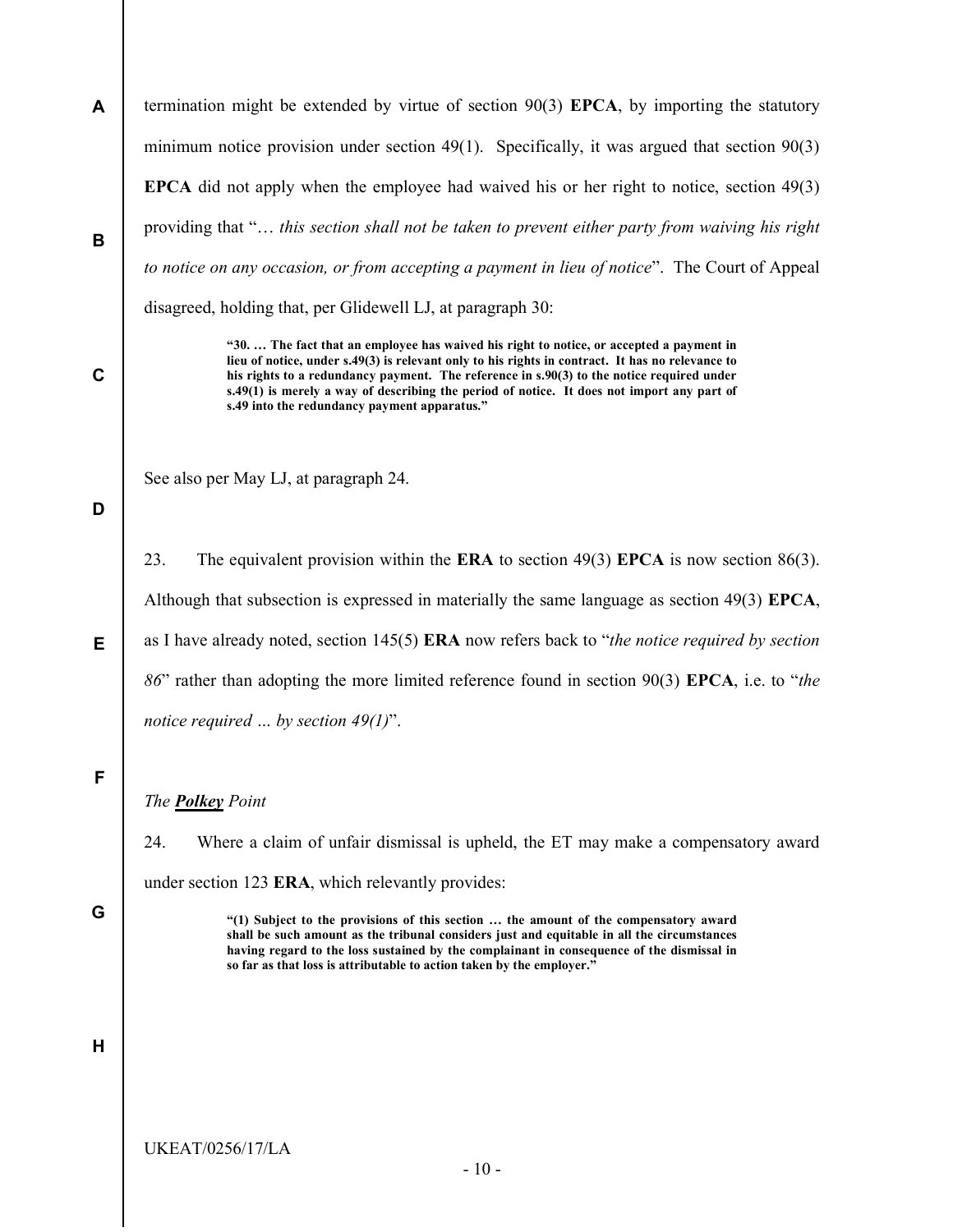- 25. What is referred to as "the Polkey reduction" is an application of section 123 ERA (see, for example, the observations made by Buxton LJ at paragraph 19 Gover v Propertycare Ltd [2006] ICR 1073 CA).
- B

A

C

D

26. Although in Polkey, the House of Lords was concerned with a dismissal that might be characterised as "procedurally" unfair, it is clear that the possibility of a Polkey reduction is not limited to such cases. Applying section 123 ERA - making an award of such amount as the ET considers "just and equitable" in the circumstances of the particular case "having regard to the loss sustained by the complainant in consequence of the dismissal in so far as that loss is attributable to action taken by the employer" - may lead an ET to conclude that compensation should be limited to a particular period, or reduced by a particular percentage, to allow for the possibility that the employment might have ended at some future point, absent any unfair dismissal. For these purposes there is, therefore, no sensible distinction between dismissals that are "procedurally" or "substantially" unfair (and see, to this effect, cases such as Lambe v 186K Ltd [2005] ICR 307 CA, at paragraph 59, and W M Morrisons Supermarket plc v Kessab UKEAT/0034/13, at paragraph 42).

# F

E

## The Appeal

27. The Respondent's appeal has been pursued on two grounds: (1) that the ET erred in its interpretation and application of section 86(6) ERA, wrongly concluding it had jurisdiction to determine the Claimant's claim of unfair dismissal; (2) that the ET further erred by misdirecting itself in relation to section  $123(1)$  ERA, stating that a **Polkey** reduction was inapplicable, in particular as failing to make any reduction was inconsistent with its earlier findings.

H

G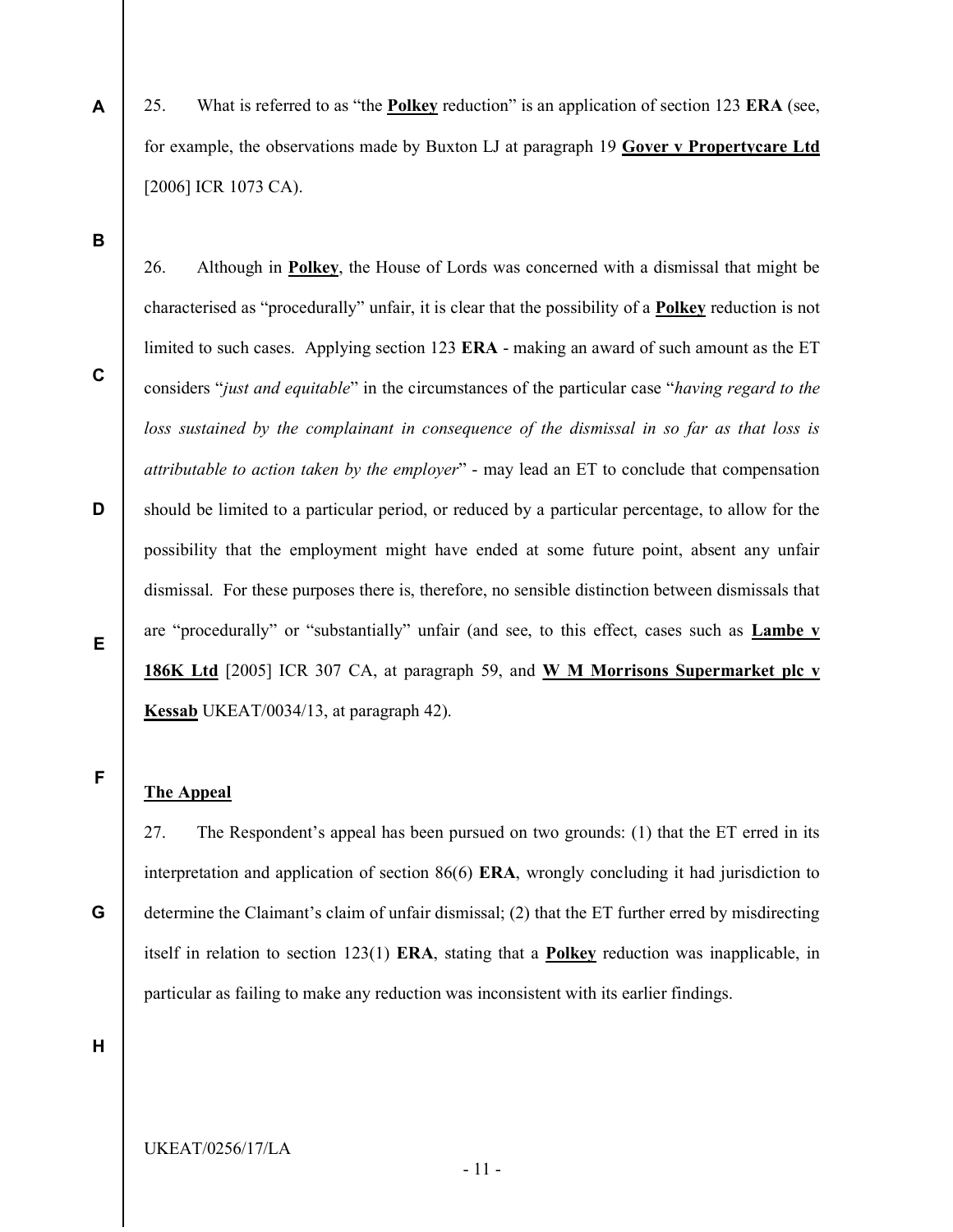28. The Claimant resists the appeal on both grounds, essentially relying on the reasoning of the ET but further contending that the ET's findings meant that any such error as identified under either ground of appeal could make no difference to the outcome of the case in any event.

B

C

D

E

F

G

H

A

## Submissions

The Respondent's Case

(1) The Qualifying Service Point

29. On the first point raised by the appeal, the Respondent makes the following submissions:

(1) The legislative intention behind section 86(6) ERA is to ensure there is no minimum notice in circumstances where an employee has committed a repudiatory breach of contract; it thus provides for one uniform approach to determination of wrongful dismissal issues, whether arising under a statutory provision or at common law (and see Westwood v Secretary of State for Employment [1985] 1 AC 20 HL). This is evident because: (i) the ordinary and natural interpretation of section 86 makes clear that subsections  $86(1)$  and  $86(6)$  are mutually exclusive: an employee either has a right to minimum notice or no right; (ii) such interpretation is consistent with section  $97(2)$  ERA, which refers to the entirety of section 86 and only provides for extensions if there is a longer period of notice required by that section, which is not the case where section 86(6) applies; (iii) anticipating the Claimant's argument: this is not the importation of an ouster clause - as concerned the House of Lords in Anisminic Ltd v Foreign Compensation Commission [1969] 2 AC 147 - but the implementation of one unified statutory scheme, see  $A \vee D$ irector of Establishments of the Security Service [2010] 2 AC 1 SC; (iv) the contrary interpretation would create absurdities, allowing recovery for notice under statute and meaning that the qualifying period is in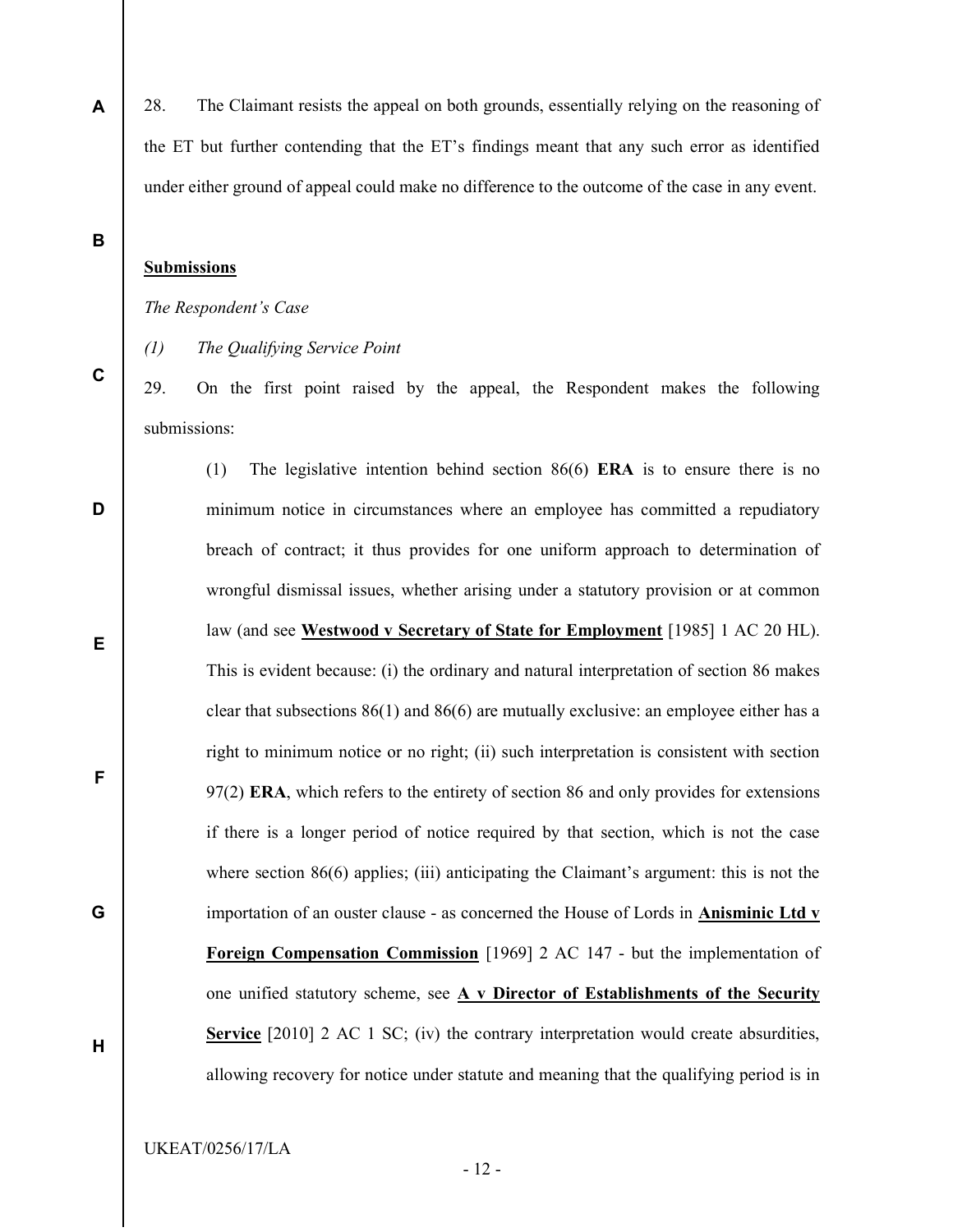fact one year and 51 weeks in all cases, even where the gross misconduct that had led to the dismissal was obvious; (v) the Respondent's construction is supported by all texts and commentaries on this provision and was apparently assumed to be correct insofar as it has been addressed in the case law (see Duniec v Travis Perkins Trading Co Ltd UKEAT/0482/13 and Lanton Leisure Ltd v White and Gibson [1987] IRLR 119 EAT); and (vi) there is nothing in any Parliamentary debates to point to the contrary.

(2) As the Claimant was summarily dismissed for gross misconduct, section 86(6) and section 97(2) ERA meant there was no minimum notice period and no minimum notice period extension. Accordingly, the ET did not have jurisdiction to determine the Claimant's complaint of unfair dismissal as she did not have sufficient qualifying service to bring such a claim.

(3) The error of law in this case was material. The ET had analysed everything through the lens of unfair dismissal and had failed to address the question whether the Respondent had been contractually entitled to dismiss the Claimant without notice (requiring the ET to apply a different test).

F

A

B

C

D

E

## (2) The **Polkey** Point

30. As for its case under section 123(1) ERA - the Polkey reduction point - the Respondent contends that the ET erred in its approach:

G

H

(1) Because it failed to appreciate that a Polkey reduction is mere shorthand for there being the possibility of a fair dismissal at some point in time, notwithstanding the actual dismissal having been found to have been unfair.

(2) As the case law made clear, labelling a dismissal as being "substantively unfair" does not preclude a Polkey reduction.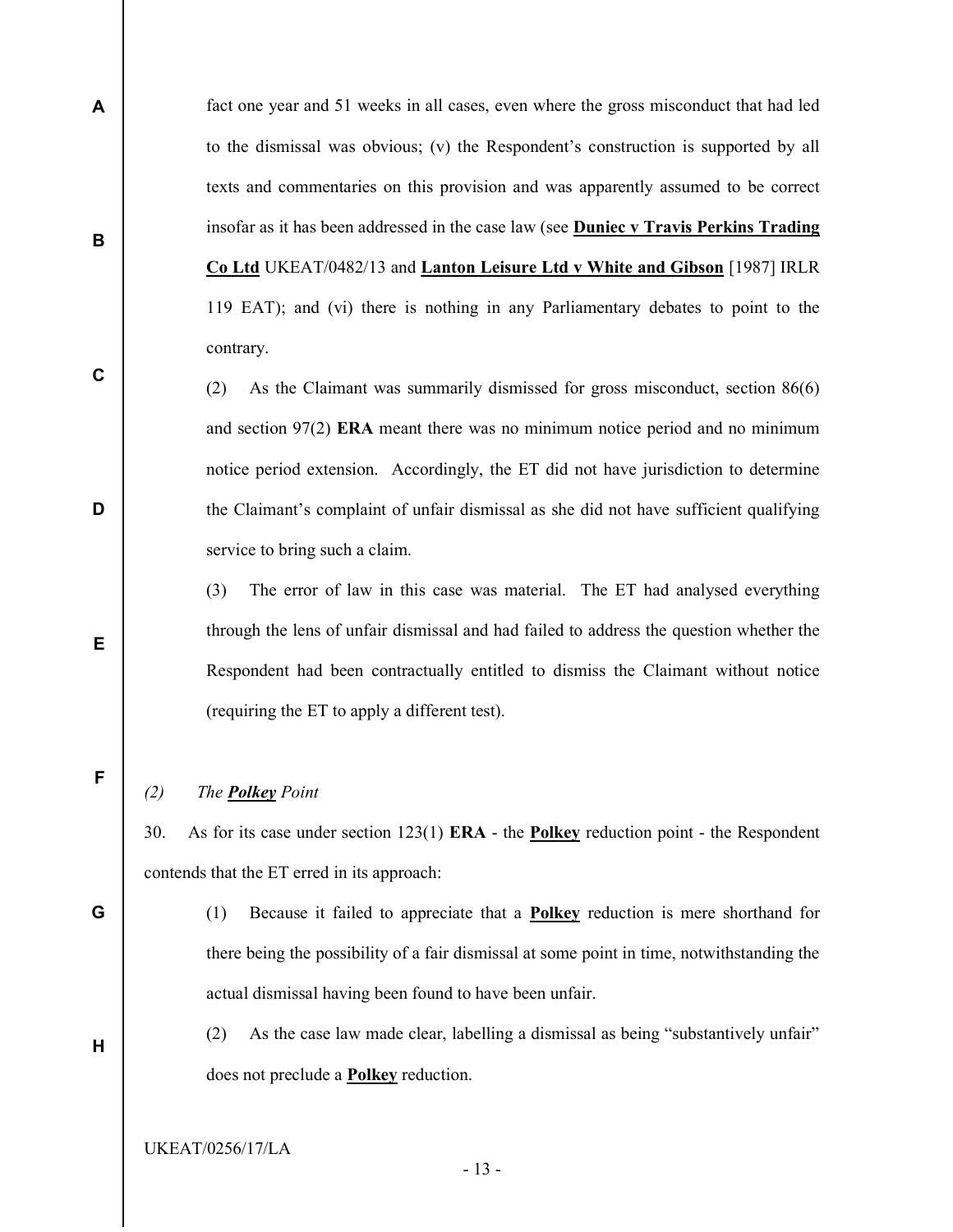(3) The error was material as evidence was adduced (and referenced by the ET) that supported a **Polkey** reduction at some level (whether due to the Claimant's conduct and thus the likelihood of her (fair) dismissal, or to the likelihood of her future resignation).

#### The Claimant's Case

A

B

C

D

E

F

G

H

- (1) The Qualifying Service Point
- 31. On the approach to section 86(6) ERA, the Claimant contends as follows:

(1) The ET's approach was correct as a matter of statutory interpretation. For section 97(2) to operate so as to deem the EDT, there must have been a date on which "the contract was terminated by the employer"; the ability of a party to terminate a contract of employment without notice was therefore necessary for section 97(2) to have any effect and section 86(6) simply preserved the right of either party to do so. It would be perverse if a section concerning the termination of a contract of employment were to be construed so that it precluded the operation of a deeming provision, which expressly depended upon the ability of the employer to terminate the contract without notice

(2) The determination of the EDT was a matter of statute and not contract; section 86 allowed for a distinction to be drawn between a statutory right to minimum notice and a contractual right to dismiss summarily, but section 86(6) did not alter the statutory minimum notice periods applicable when determining the EDT under section 97(2) - it merely provided that the right to a statutory minimum notice period will not preclude an employer dismissing summarily for reasons to do with conduct. Had the intention been to carve out an exception to the statutory minimum notice period to be taken into account when determining the EDT, it would have been stated that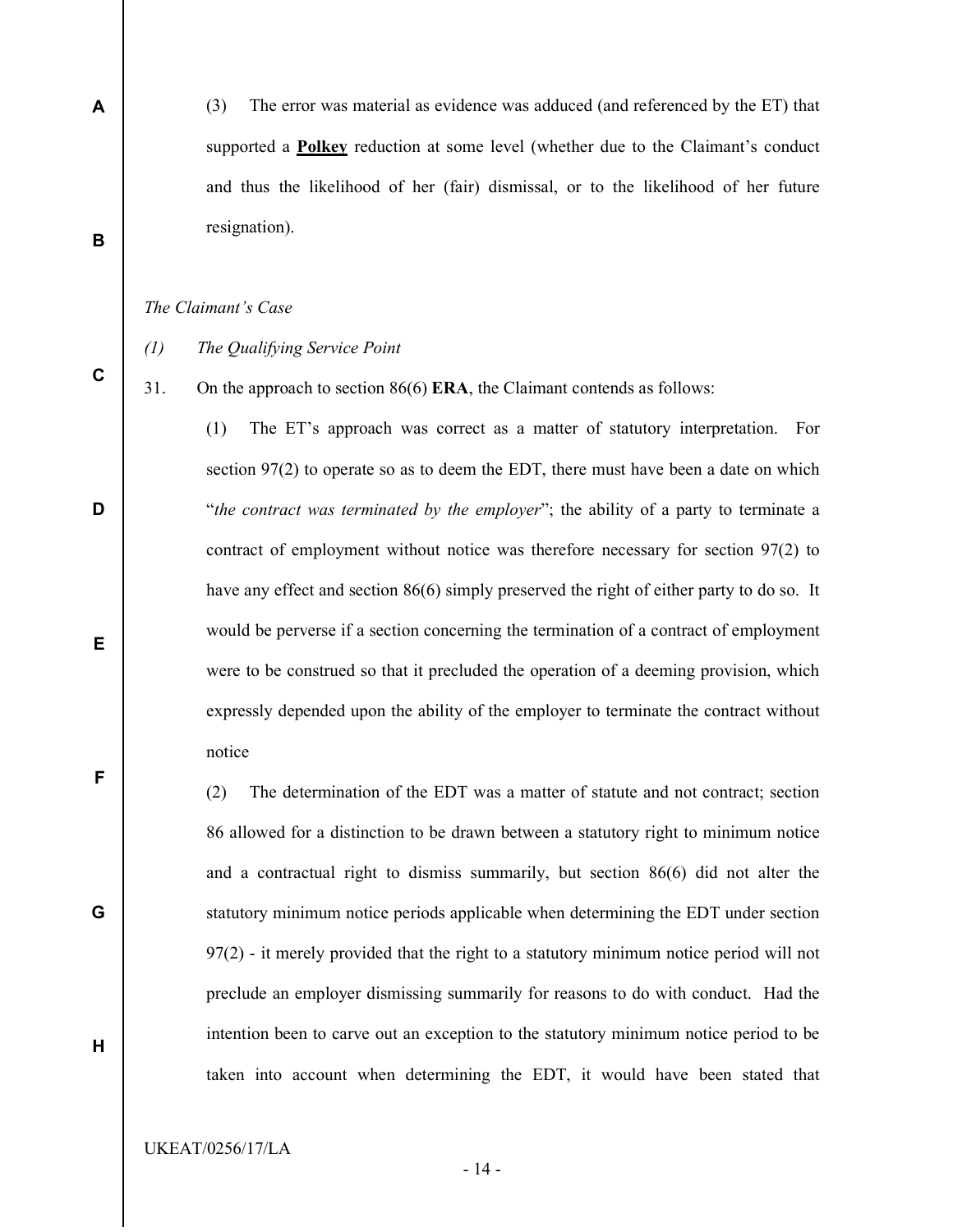- "subsections  $86(1)$  and (2) do not apply when subsection  $86(6)$  applies". Section  $86(6)$ stated that it did not affect "any right of either party to a contract of employment to treat the contract as terminable without notice by reason of the conduct of the other party"; it thus only related to the rights of the parties to treat the contract as terminable; it did not state that there was any effect on the separate question of the EDT or the ET's jurisdiction to hear a claim. If Parliament had sought to modify the deeming effect of section  $97(2)$  then section  $86(6)$  would have expressly stated that it did so. The EAT was thus invited to find that section 86(6) related only to the ability of the parties to treat themselves as discharged from their obligations under the contract (such as the payment of notice pay, wages or, conversely, the obligation to attend work).
	- (3) In reality, the Respondent was seeking to rely on section 86(6) as an ouster clause, precluding the ET from having the jurisdiction conferred on it by section 97(2) to hear a claim. As such, any ambiguity in section 86(6) must mean that it should be construed so as to preserve the ordinary jurisdiction of the ET (see Anisminic Ltd v Foreign Compensation Commission [1969] 2 AC 147 at page 170).

(4) The premise underlying the Respondent's argument was that the date on which the contract terminates is always the EDT. That, however, was wrong: the EDT is purely a statutory question and can thus be different from the date on which the contract of employment ends for contractual purposes (which meant, for example, that if an employee waived notice rights, that would be relevant for contractual entitlements but the minimum notice periods would still apply for statutory purposes, see Secretary of State for Employment v Staffordshire County Council [1989] IRLR 117 CA, albeit that case was concerned with transitional provisions relating to redundancy rebates and thus with the redundancy provisions of the EPCA).

H

A

B

C

D

E

F

G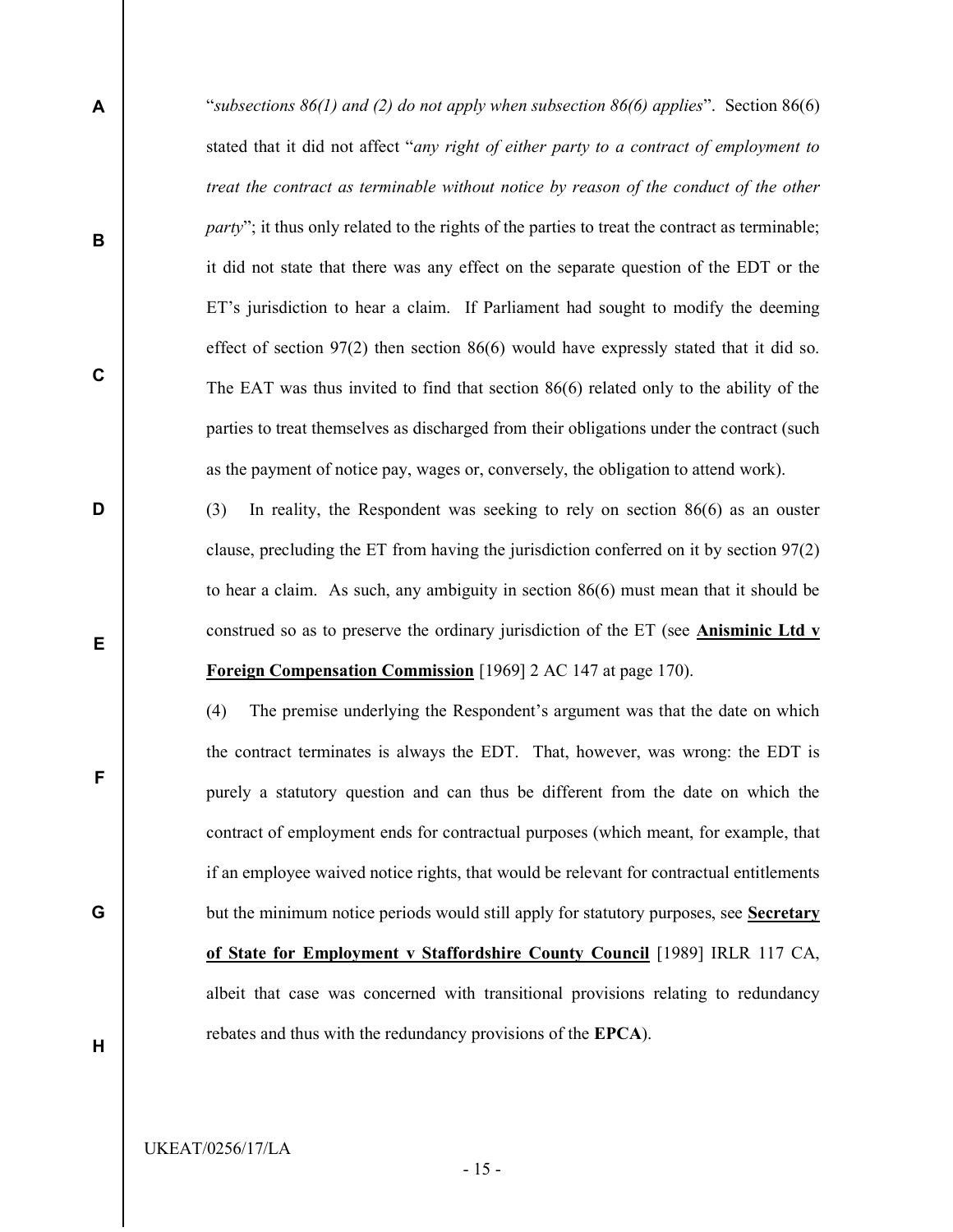(5) To the extent that the EAT in Lanton Leisure suggested that the Respondent's argument was correct, it was wrongly decided.

(6) Finally, and in any event, the findings of the ET did not support any conclusion that there had been gross misconduct in this case, see in particular paragraph 7.11 (read against the background findings at paragraphs 5.5, 5.9 and 5.10).

#### (2) The **Polkey** Point

A

B

C

D

E

F

G

H

32. On the Polkey point, the Claimant contends:

(1) The ET's Judgment contained no misdirection or misinterpretation of the law. Although it used the term "procedural unfairness", taken in the round (and see the requirement to do so as identified by the Court of Appeal in Brent LBC v Fuller [2011] ICR 806 per Mummery LJ at paragraph 30) the ET could be taken to have applied the correct test.

(2) The correct approach to a Polkey reduction required that an ET ask itself the question, what was the percentage chance of a finding of a fair dismissal following a fair procedure? One possibility was that ET could conclude there should be no reduction.

(3) The use of the term "substantively unfair" by the ET at paragraph 7.14 was evidently shorthand for the conclusion that there was no chance of a fair dismissal as a result of the conduct in question; it did not inevitably disclose an error of approach (and see Lambe at paragraphs 58 and 59). The ET had not fallen into the error identified in the Morrisons case; in that case the ET had failed to go through the relevant process, whereas in the present case paragraph 7.11 showed that this ET had done so. If the EAT concluded, however, that this was not the case, then the Claimant accepted that the appeal would have to be allowed.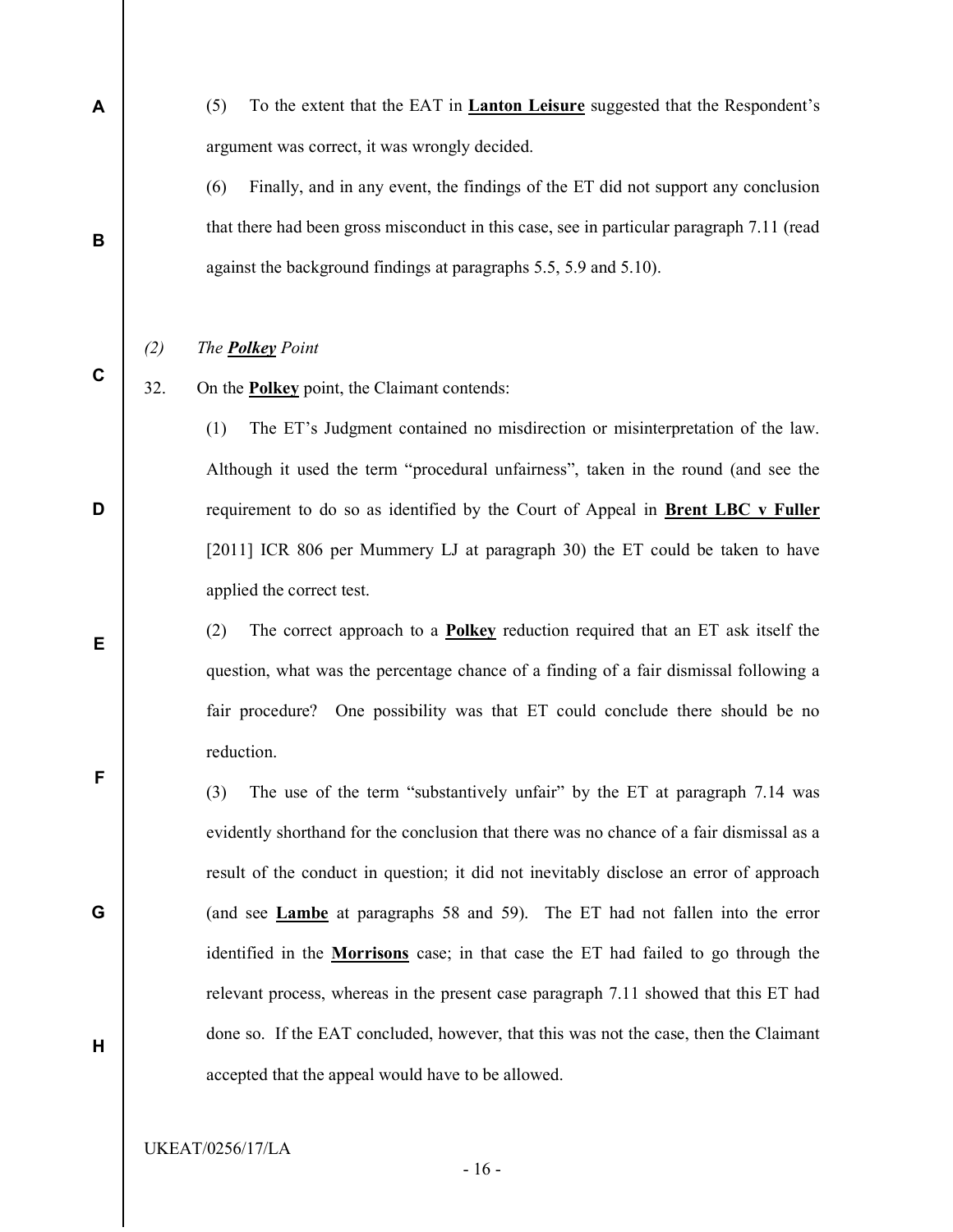(4) Before reaching any conclusion as to the ET's approach, regard should also be had to the reasoning provided on the issue of future loss, see paragraph 7.23 of the Judgment, where the ET concluded that compensation for future losses should be limited to an eight-week period given the Claimant was dissatisfied with her employment and thus was likely to obtain alternative employment after that period in any event.

## Discussion and Conclusions

A

B

C

D

E

F

G

H

## (1) The Qualifying Service Point

33. The first question raised under this head is a pure point of statutory construction. It is a question that is, in my judgment, straightforwardly answered by section  $97(2)$  ERA itself. By referring back to "the notice required by section  $86$ ", section  $97(2)$  brings the entirety of section 86 into play and that inevitably includes section 86(6) just as it includes section 86(1). Had Parliament wished to avoid the incorporation of section 86(6) into the definition of the effective date of termination for specific statutory purposes, section 97(2) could simply have referred to "the notice required by section  $86(1)$ " - thus taking the same approach as previously adopted in respect of the determination of an entitlement to a redundancy payment under section 90(3) EPCA - but it does not.

34. By referring back to section 86 as a whole, section 97(2) ERA provides for the effective date of termination to be deemed to be the later date allowed by the statutory minimum period of notice provided by section 86(1), but that will be subject to the employer's right to give no notice, as expressly acknowledged by section 86(6). This approach does not ignore the fact that the effective date of termination is a purely statutory concept; the relevance of the contractual right to dismiss without notice only arises because the statutory definition provided by section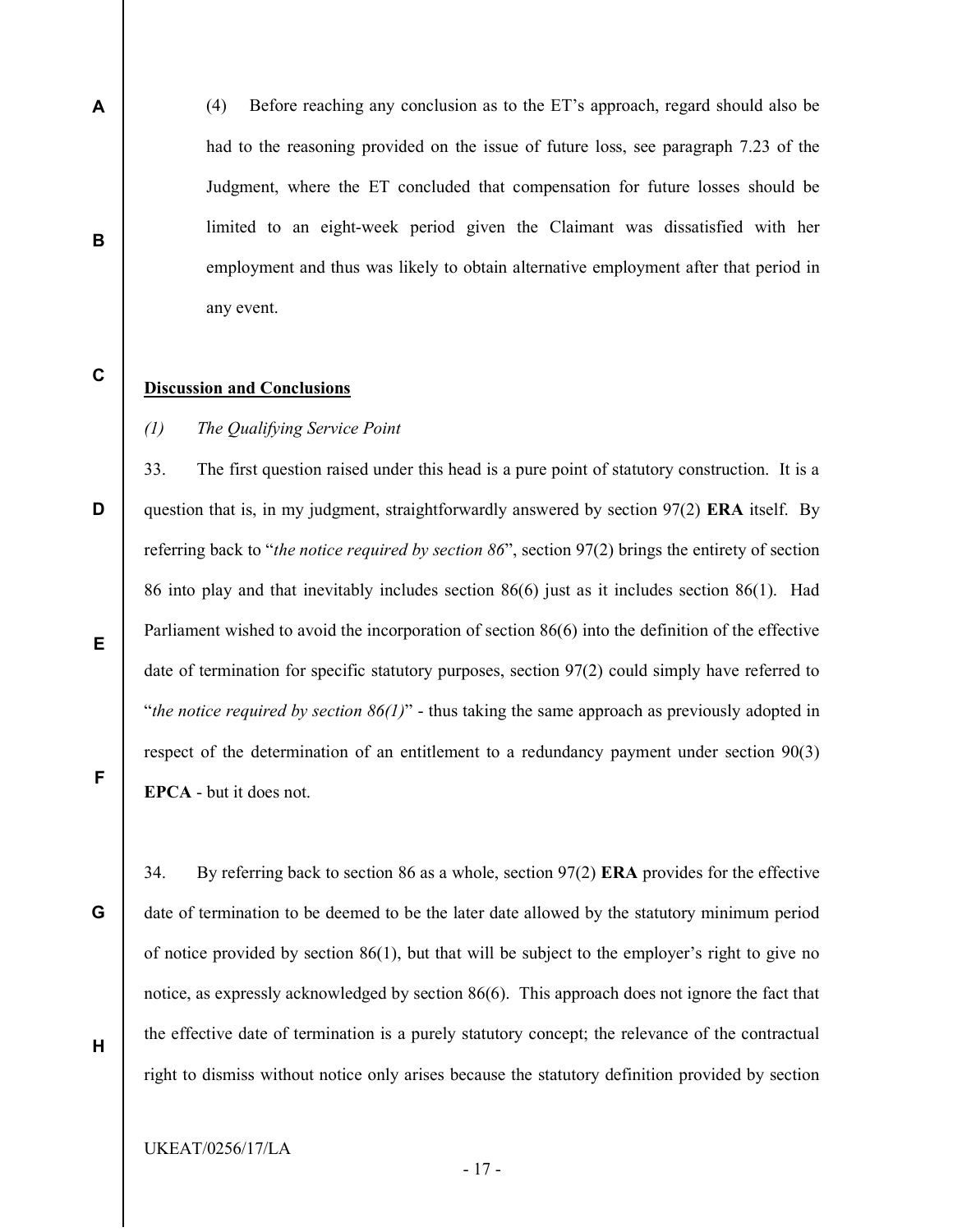97 allows for this, by importing the entirety of section 86. Section 86(6) is thus not being used as an ouster clause; it is, rather, part and parcel of the definition of the effective date of termination by virtue of its importation through section 97(2).

35. There is, moreover, no reason to read section 86(6) ERA as limited to rights of a purely

B

A

C

D

contractual nature. The right to terminate the contract summarily by reason of the conduct (the repudiatory breach) of the other party is not stated to be limited to entitlements arising only under the contract itself and there is no reason to read section 86(6) as other than of general application to both common law and statutory rights, not least as it makes plain that section 86 ("This section") does not affect the right to terminate the contract without notice. The language of section  $86(6)$  can, furthermore, be contrasted with that of section  $86(3)$ , which expressly limits the effect of a contractual right to give shorter notice by making clear that this will be subject to subsections (1) and (2).

E

F

G

36. I take some comfort in my interpretation of these provisions from the fact that this approach seems to have been assumed in the cases of Lanton and Duniec. I do not, however, read either of those cases as definitively determining the point. Although it was the question raised by the appeal in Lanton, the EAT's judgment cannot be said to have reached a firm conclusion in this regard. My approach has thus been informed by my reading of the relevant statutory provisions; I would not have considered myself bound by either of these authorities on this question.

37. Similarly, I do not consider that the answer to the question raised by the current appeal can be said to have been provided by the Court of Appeal in Secretary of State for Employment v Staffordshire County Council. Although that case was specifically concerned

H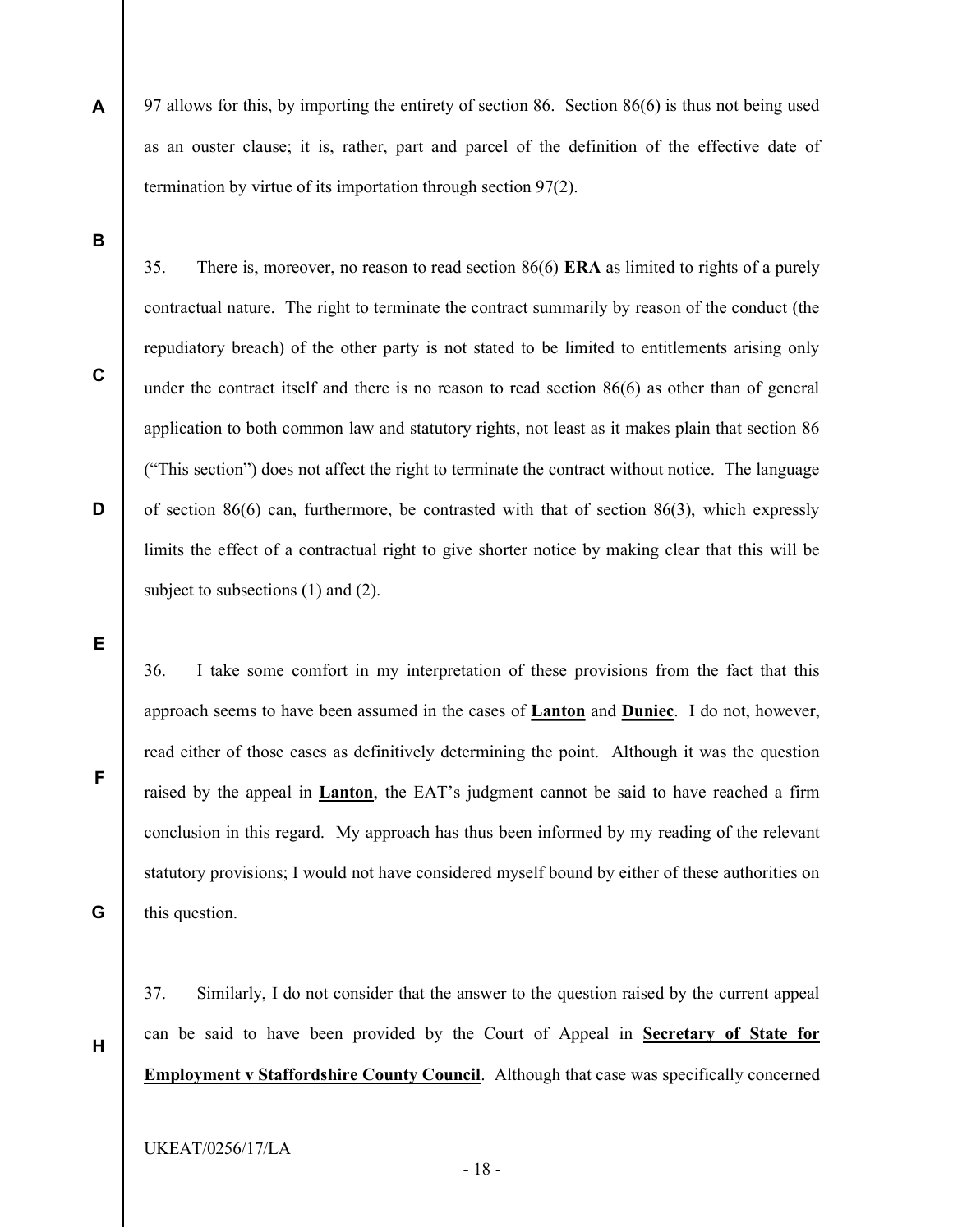A B C D E F with transitional provisions relating to rebates for redundancy payments in certain circumstances, I understand why the Claimant has placed reliance on the Court's approach to the way in which "the relevant date" should be approached. There dealing with the question of waiver of notice (then addressed under section 49(3) EPCA; now by section 86(3) ERA), the Court of Appeal rejected the argument that this meant that the determination of "the relevant date" would not include the minimum statutory notice periods (then provided by section 49(1) EPCA and imported by the deeming provision at section 90(3) EPCA). In that case, the Court took the view (see per May LJ at paragraph 23 and Glidewell LJ at paragraph 30) that, whether or not there had been any waiver of notice for contractual purposes, the minimum statutory notice periods provided by section 49(1) were still imported into the determination of the relevant date for the purpose of section 90(3) EPCA. As earlier observed, however, section 90(3) EPCA referred only to section 49(1); it thus specifically deemed that the relevant date should be determined by the statutory minimum notice periods laid down by section 49(1), without incorporating any other aspect of section 49. That was not the approach adopted by the analogous provisions relating to the determination of the effective date of termination for unfair dismissal purposes (specifically, see section 55(5) EPCA) and it is no longer the approach adopted under the equivalent provisions relating to "the relevant date" for the purpose of any entitlement to a redundancy payment under section 145 ERA.

G

H

38. For the reasons I have thus given, I respectfully differ from the ET in my approach to the determination of the effective date of termination under section  $97(2)$  **ERA**. The question then arises as to whether this makes any difference in this case. As the Respondent observes, the ET was not concerned with a claim of wrongful dismissal and it did not, as it might otherwise have done, specifically make a finding as to whether the Claimant had been guilty of gross misconduct such that the Respondent would have been entitled to terminate the contract

UKEAT/0256/17/LA

- 19 -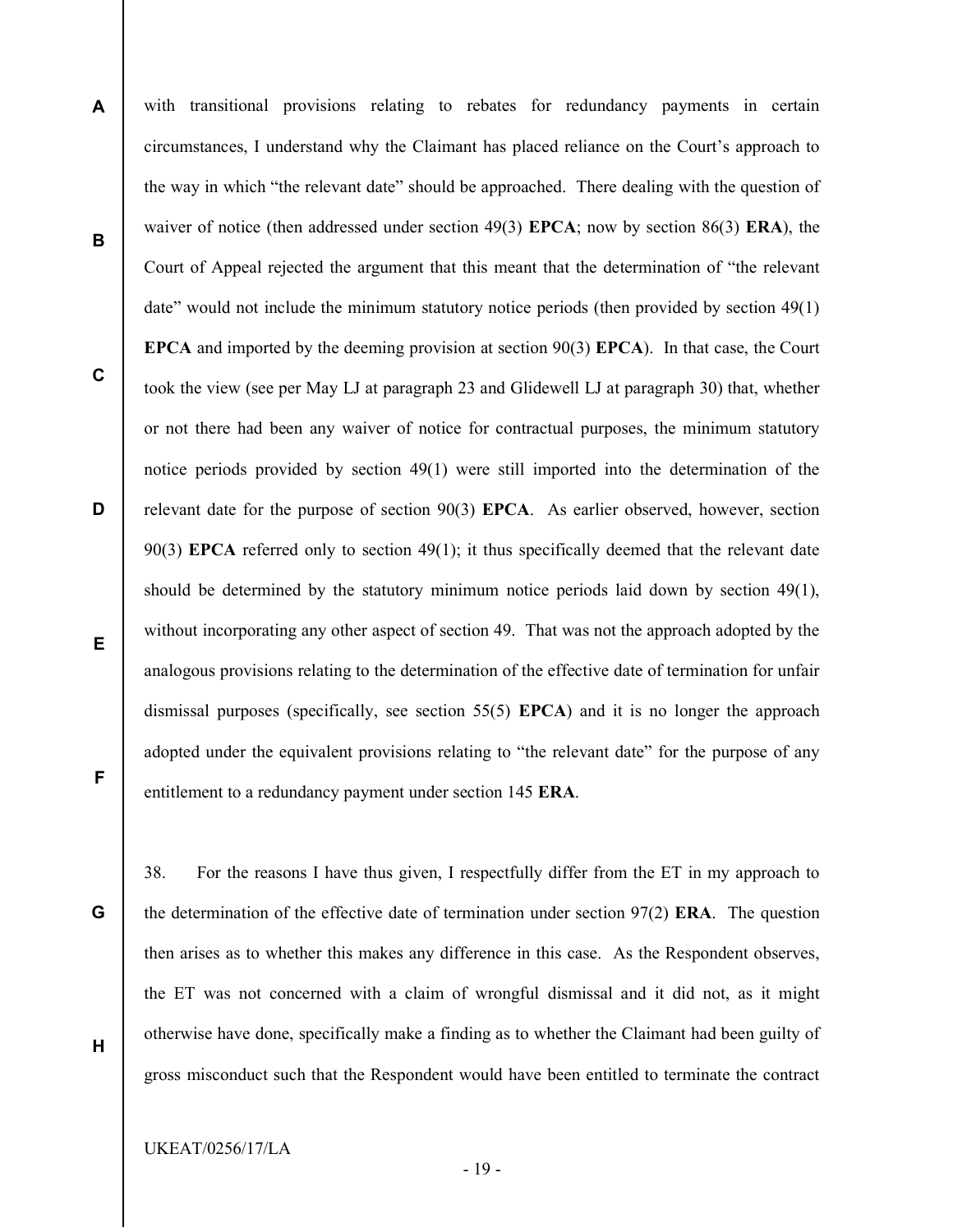A B of employment without notice. The Claimant says that such a conclusion would simply be incompatible with the findings of fact that the ET made in this case; reading the decision in the round, it is apparent that there is only one possible answer: she had not acted in repudiatory breach of contract.

C

consider that the ET's findings are so clear that I can be sure there is only one answer. It is right that the ET found the dismissal to have been outside the range of reasonable responses and that it otherwise rejected the various allegations of misconduct made by the Respondent. Those findings were, however, reached through the prism of unfair dismissal and I do not think that I can assume that the ET would obviously have found that the Respondent had not made good its right to summarily terminate the contract as a matter of common law. This is a question for the ET to determine.

39. Although I see merit in the Claimant's objections in this regard, ultimately I do not

E

F

G

D

## (2) The **Polkey** Point

40. The second question raised by the appeal involves no novel question of law. As the case law makes plain, the "Polkey reduction" is merely an application of section 123 ERA; there is no requirement that it be limited to cases that might be characterised as "procedurally" unfair. Although some of the earlier authorities on the point suggested that the Polkey reduction should only apply if the dismissal was procedurally unfair (see Steel Stockholders (Birmingham) Ltd v Kirkwood [1993] IRLR 515 EAT and King v Eaton Ltd (No. 2) [1998] IRLR 686 IHCS), the weight of authority is now against seeking to draw any distinction in this

H

regard between "procedurally" and "substantively" unfair dismissals (see the Court of Appeal's judgment in Lambe v 186K Ltd and the decision of the EAT in W M Morrisons v Kessab) and neither party has sought to suggest that this is an issue that should be re-visited.